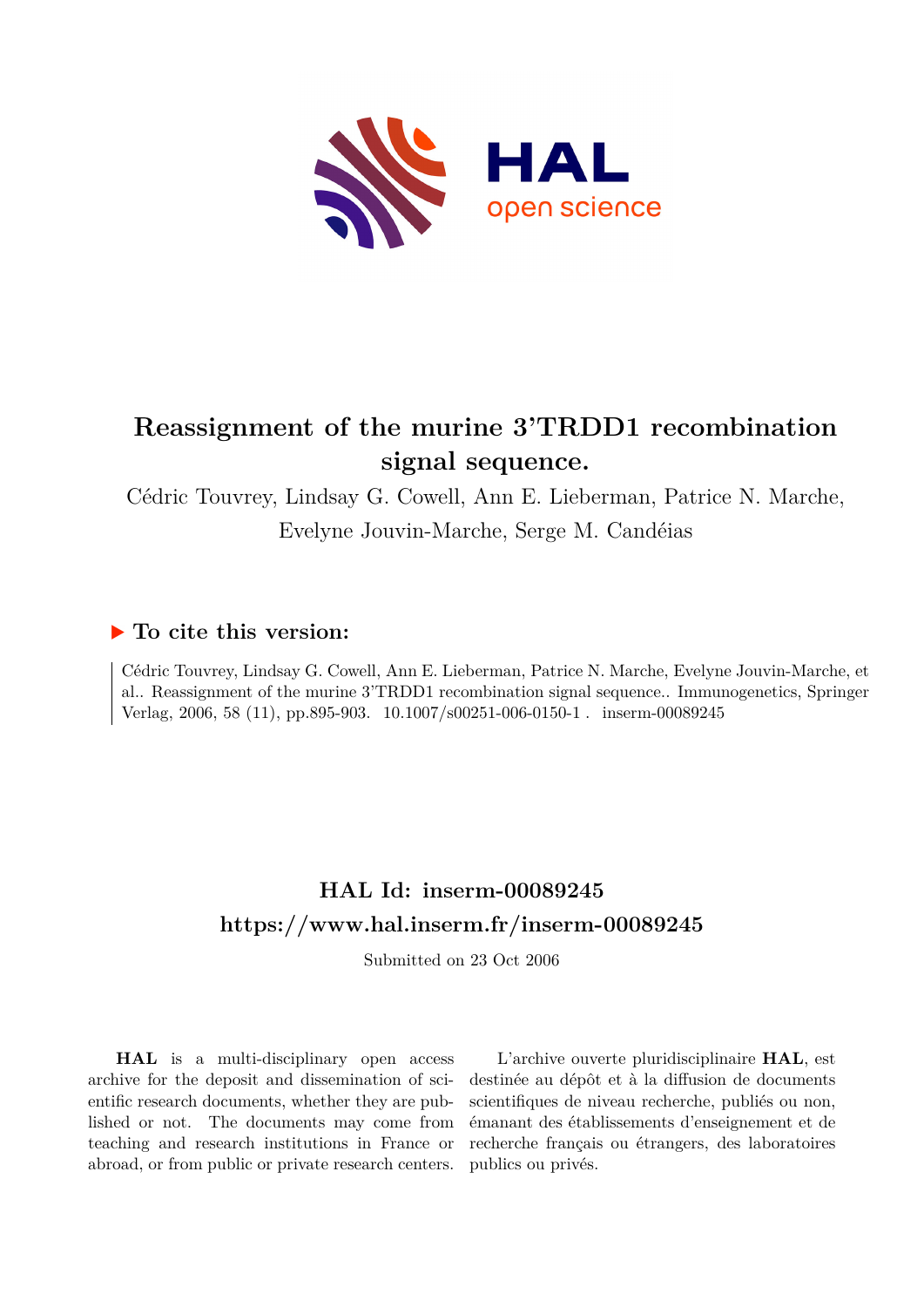

**The original publication is available at www.springerlink.com**

### **Re-assignment of the murine 3'***TRDD1* **recombination signal sequence**

C. Touvrey · L. G. Cowell · A. E. Lieberman · P. N. Marche · E. Jouvin-Marche · S. M. Candéias

C. Touvrey · P. N. Marche · E. Jouvin-Marche · S.M. Candéias (@) CEA, DSV, DRDC, Laboratoire d'Immunochimie, Grenoble, F-38054 France; INSERM U548, Grenoble, France. e-mail: serge.candeias@cea.fr Tel : +33-4-38-78-92-49 Fax : +33-4-38-78-98-03

L. G. Cowell · A. E. Lieberman Departments of Biostatistics & Bioinformatics and Immunology Duke University Centre for Computational Immunology, Duke University, Durham, NC, USA.

C. Touvrey (present address) Ludwig Institute for Cancer Research / CHUV, University Hospital Lausanne, Lausanne, Switzerland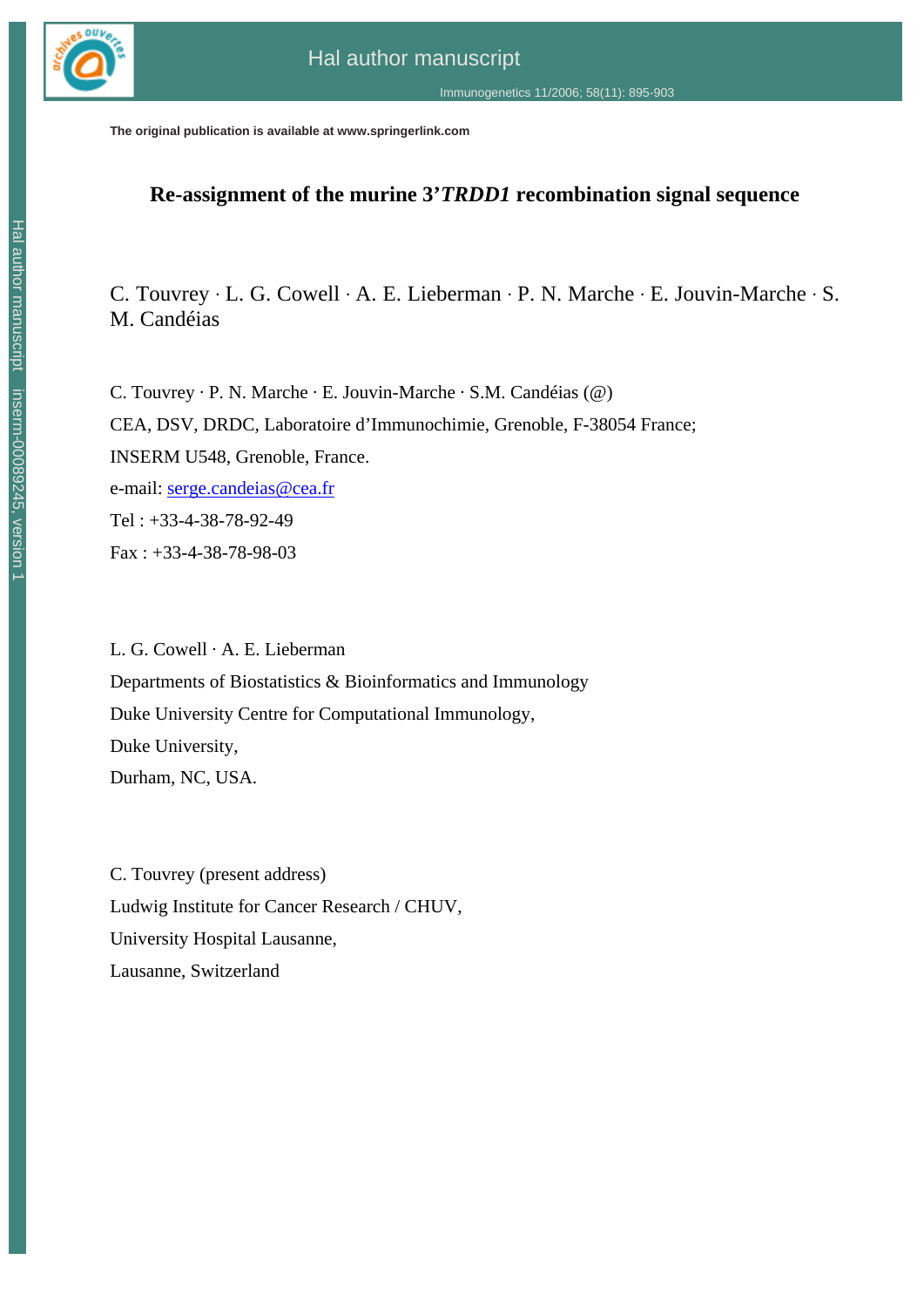#### **Abstract**

T cell receptor genes are assembled in developing T lymphocytes from discrete *V*, *D* and *J* genes by a site-specific somatic rearrangement mechanism. A flanking recombination signal, composed of a conserved heptamer and a semi-conserved nonamer separated by 12 or 23 variable nucleotides, targets the activity of the rearrangement machinery to the adjoining *V*, *D* and *J* genes. Following rearrangement of *V*, *D* or *J* genes, their respective recombination signals are ligated together. Although these signal joints are allegedly invariant, created by the head-to-head abuttal of the heptamers, some do exhibit junctional diversity. Recombination signals were initially identified by comparison and alignment of germ-line sequences with the sequence of rearranged genes. However, their overall low level of sequence conservation makes their characterization solely from sequence data difficult. Recently, computational analysis unravelled correlations between nucleotides at several positions scattered within the spacer and recombination activity, so that it is now possible to identify putative recombination signals and determine and predict their recombination efficiency. In this paper, we analyzed the variability introduced in signal joints generated after rearrangement of the *TRDD1* and *TRDD2* genes in murine thymocytes. The recurrent presence of identical nucleotides inserted in these signal joints led us to reconsider the location and sequence of the TRDD1 recombination signal. By combining molecular characterization and computational analysis, we show that the functional TRDD1 recombination signal is shifted inside the putative coding sequence of the *TRDD1* gene, and consequently that this gene is shorter than indicated in the databases.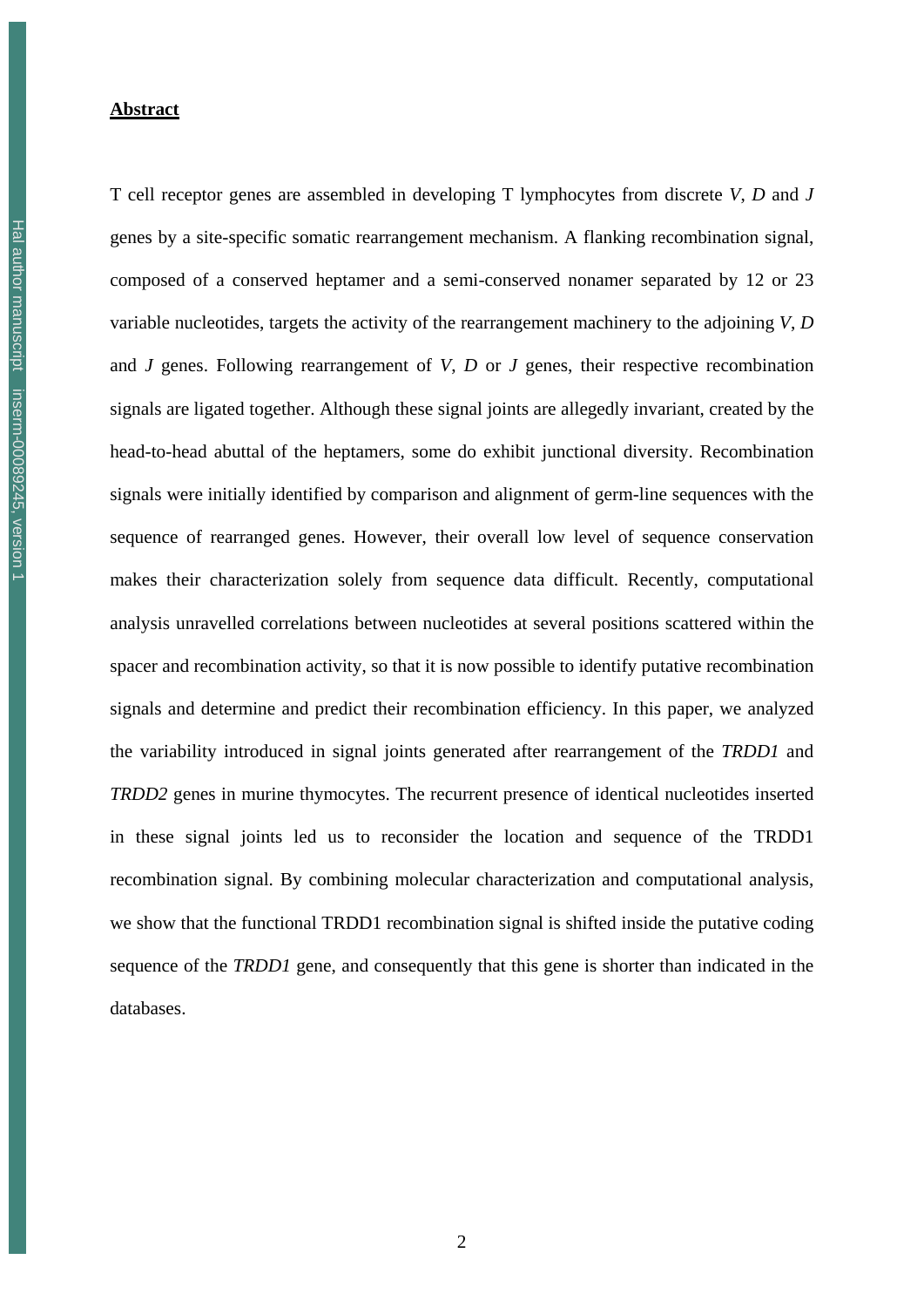### **Keywords:**

T cell receptor gene; V(D)J recombination; recombination signal; signal joint; junctional diversity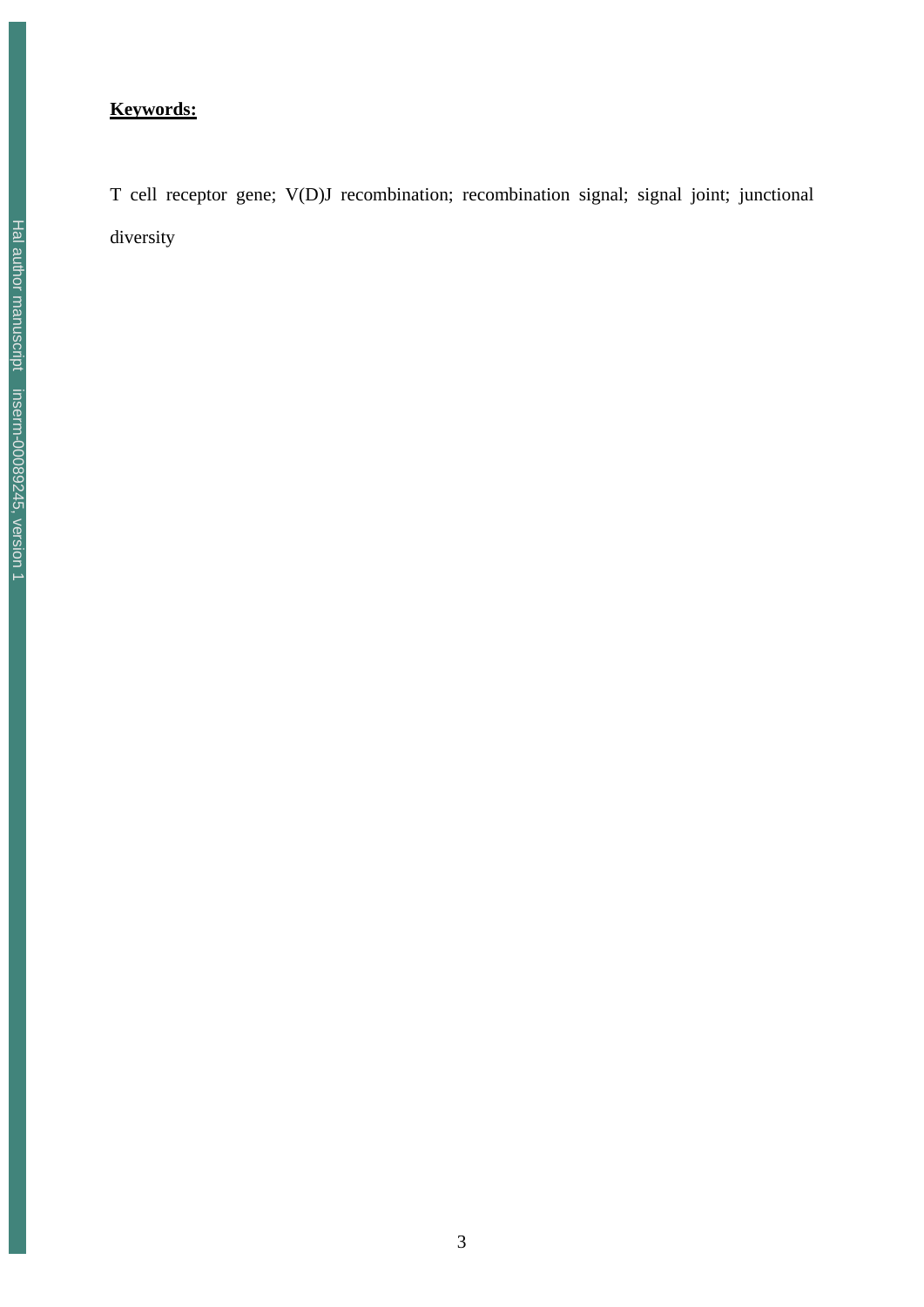#### **Introduction**

T cell receptor (TR) and immunoglobulin (Ig) *V*, *D* and *J* genes need to be rearranged by a site-specific recombinase before they are expressed in T and B lymphocytes, respectively. This recombinase complex is composed of two lymphoid specific proteins, the products of the recombination activating genes (RAG)-1 and -2, and ubiquitous DNA repair factors involved in DNA repair by non-homologous end joining (Jung and Alt 2004). The recombination activity is specifically targeted to TR and Ig *V*, *D* and *J* genes by the presence at their borders of a short DNA motif called recombination signal (RS) (Tonegawa 1983). After synapsis of the genes to be rearranged (Hiom and Gellert 1998), the introduction of a double strand break by the RAG proteins exactly at the border of the genes and their RS generates hairpin sealed coding ends and blunt, phosphorylated signal ends (McBlane et al. 1995). Processing of the coding ends requires opening of the hairpin structure, which can generate P nucleotides, and includes the eventual addition of non-templated N nucleotides by the terminal nucleotidyl transferase (TdT) and/or the removal of a few nucleotides from the coding ends before they are ligated together to create a novel exon (Jung and Alt 2004). The result is a highly diverse repertoire of coding joints. In sharp contrast, it is generally held that signal ends are ligated together without any processing, so that signal joints result from a perfect head to head juxtaposition of the RSs.

RSs were first identified by sequence alignment of *Ig* genes (Tonegawa 1983), and later functionally characterized in recombination assays using artificial extrachromosomal substrates (Akira et al. 1987; Hesse et al. 1989). They consist of a conserved heptamer (CACAGTG) separated from a semi conserved nonamer (ACAAAAACC) by 12 or 23 bases. The first bases of the heptamer are conserved in almost all the human and murine functional RSs. The A/T rich nonamer on the other hand is less well conserved, although it acts as the docking site for RAG-1, which then recruits RAG-2 onto the RS (Difilippantonio et al. 1996).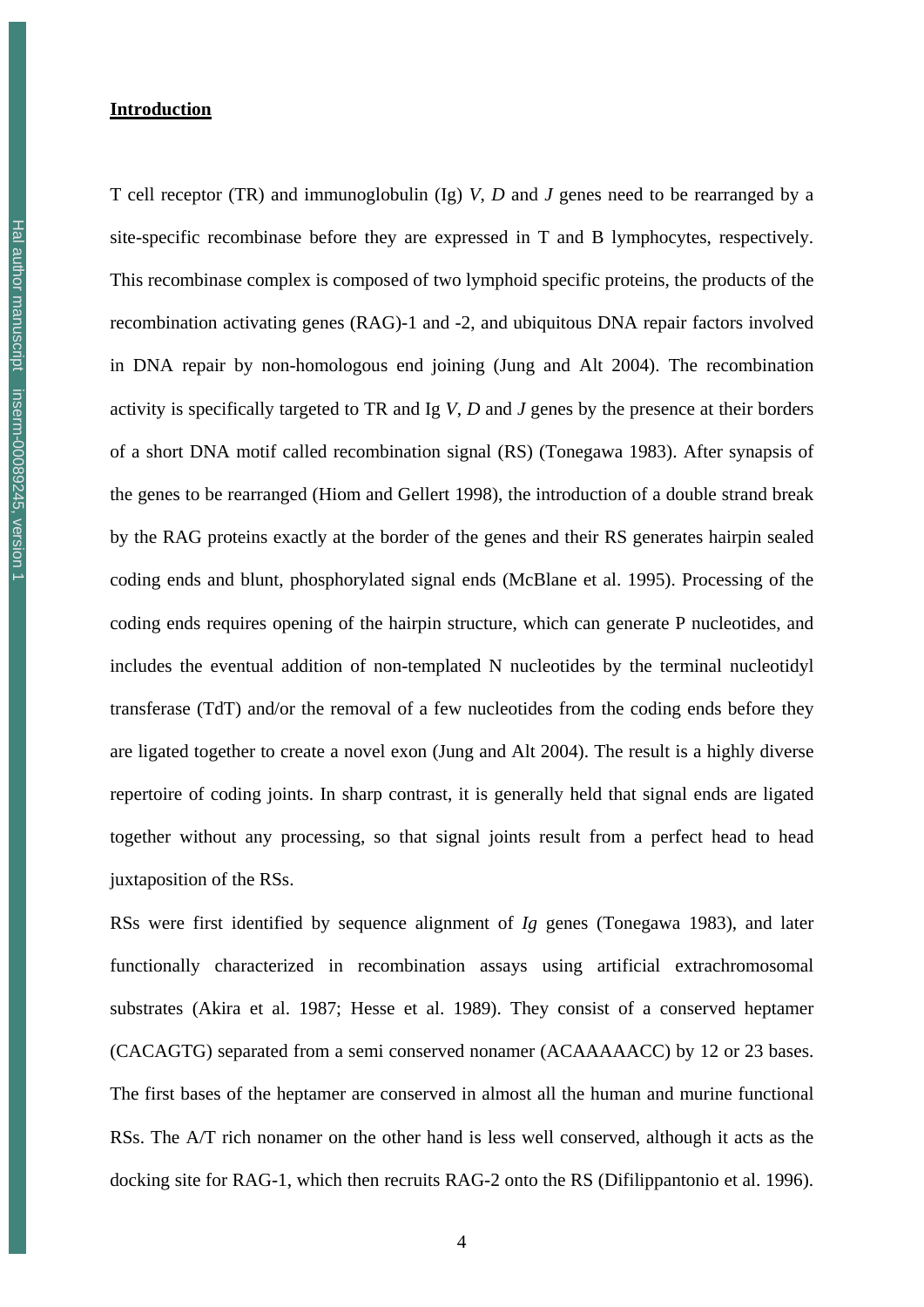Analysis of the spacer sequence was more complex because both 12 and 23 spacers are highly heterogeneous (Cowell et al. 2004; Glusman et al. 2001). However, the recent development of new computational tools unravelled correlations between nucleotides at several positions within the spacer, and correlations between the identity of nucleotides at key positions and the overall recombination efficiency of the RS (Cowell et al. 2002; Cowell et al. 2003). This mutual information model allows the calculation, for each RS, of a "RS information content" (RIC) score that accurately reflects and efficiently predicts the signal's recombination activity (Cowell et al. 2004).

In spite of the generally accepted models for V(D)J recombination, a large body of evidence indicates that signal ends can be processed and modified before they are ligated to form a signal joint (Candéias et al. 1996; Kanari et al. 1998; Touvrey et al. 2006). Recently, we undertook the analysis of the junctional diversity in signal joints created when the *TRDD1* and *TRDD2* genes are rearranged together in murine thymocytes. Three quarters of the signal joints were found to exhibit variability created by the insertion of N nucleotides in between the RSs' heptamers. The recurrence of a di-nucleotide in these modified signal joints prompted us to re-consider the location of the break point at the 3' end of the *TRDD1* gene. Our results identified a new functional RS23 3' of the murine *TRDD1* gene.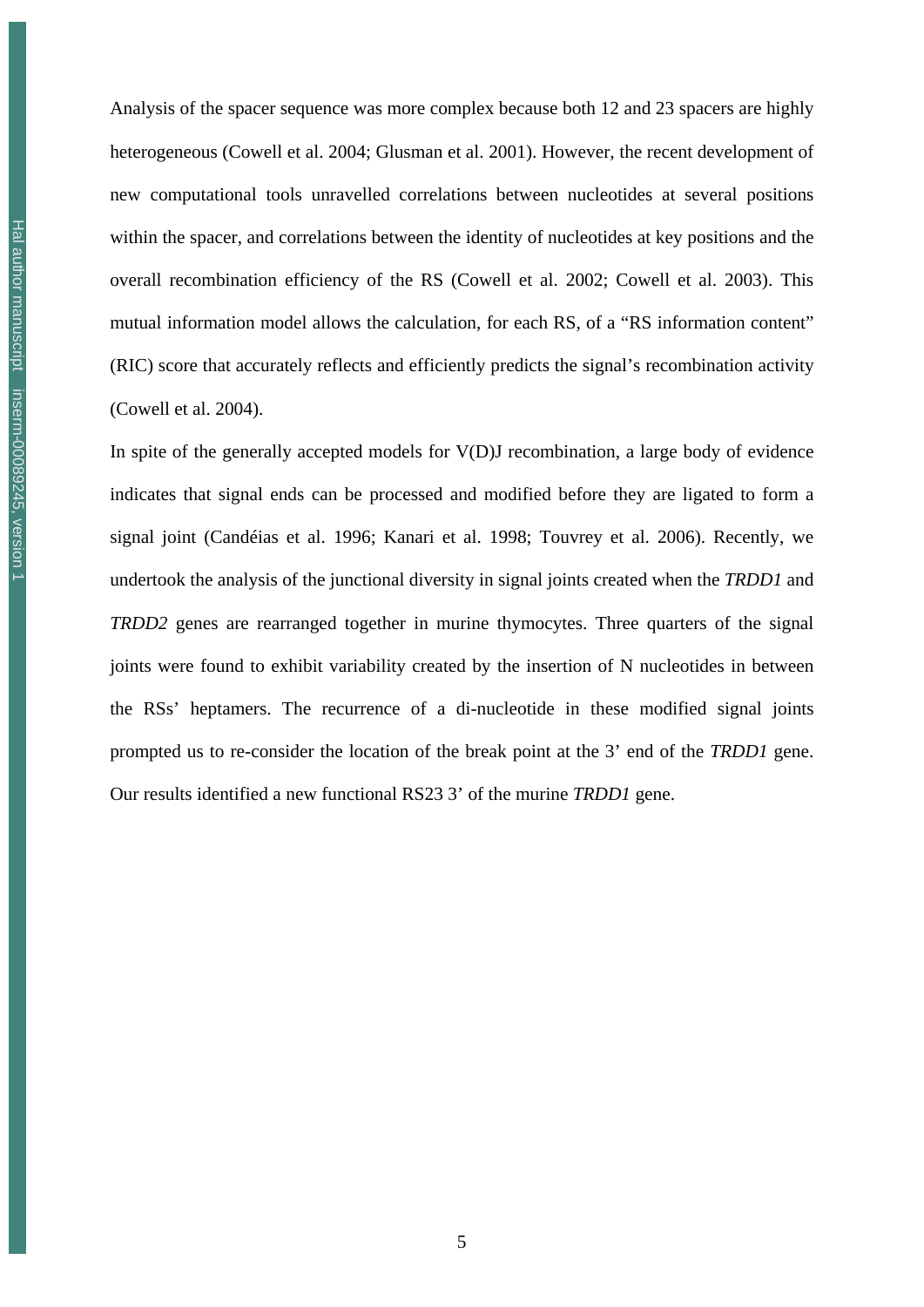#### **Materials and methods**

#### **Mice-Thymocyte DNA preparation**

 $CD3\varepsilon^{45/45}$  mice onto a BALB/c background (Gallagher et al. 1998) were bred in the animal facility of the Commissariat à l'Energie Atomique-Grenoble, France. They were sacrificed by CO2 inhalation and their thymus removed at 6-8 wks of age. The thymi were crushed, and thymocyte DNA was prepared from single cell suspensions with the Nucleospin Tissue Kit (Macherey-Nagel, Hoerdt, France) according to the manufacturer's instructions.

#### **Signal Joint amplification, analysis and cloning**

TR DD1/DD2 signal joints were amplified with the 3'DD1 and 5'DD2 oligonucleotide primers (Table 1) from total thymocyte DNA with the AmpliTaq Gold system (Applied Biosystems, Courtaboeuf, France) in 37 cycles consisting of 30 sec at 94°C, 30 sec at 58°C and 30 sec at 72°C followed by an incubation of 10 min at 72°C. Before the first cycle, the enzyme was activated at 94°C for 6 min. To analyze junctional diversity, one half of the product was incubated for 3 hrs with or without ApaL1 (10 U, New England Biolabs, St Quentin en Yvelines, France). Digests were then separated on an agarose gel, transferred onto a nylon membrane and hybridized with 3'DD1p (Table 1), a radiolabelled oligonucleotide specific for the signal end moiety of the amplicon. Analysis was performed on a Personnal Molecular Imager FX with the Quantity One software (Bio-Rad, Marnes la Coquette). For sequencing, after purification on an agarose gel, the PCR products were cloned into the PGEM-T Easy vector (Promega, Charbonnières, France) according to the manufacturer's instructions and transformed into competent bacteria. Following plating, signal jointcontaining colonies were identified by hybridization with the 5'DD2p radio-labelled probe. Plasmid DNA was prepared from positive colonies, and digested with the restriction enzyme ApaL1 to discriminate between ApaL1-sensitive signal joints, resulting from the perfect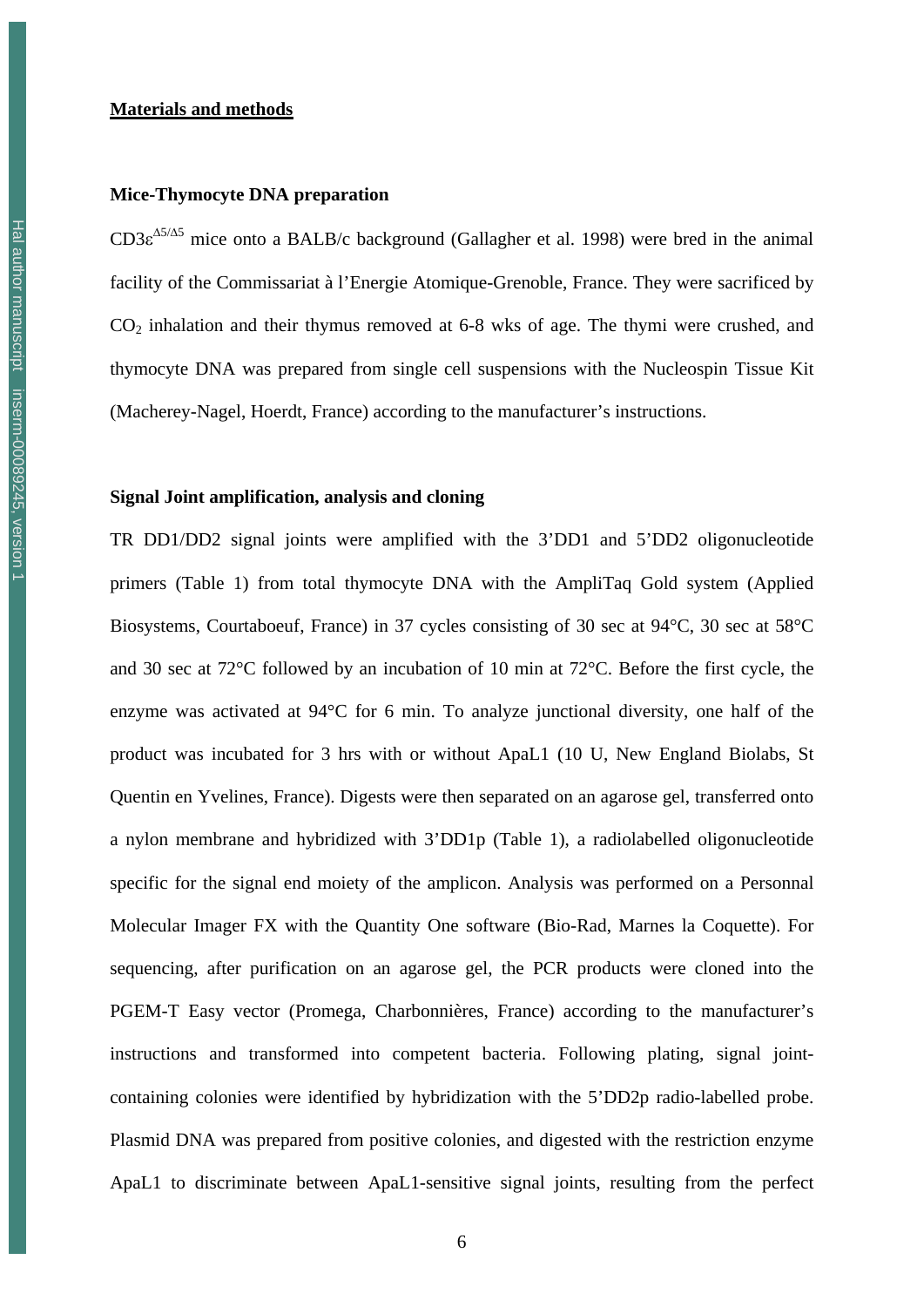ligation of the TRDD1 and TRDD2 RSs (ApaL1-S) and those in which one or both of the RS ends have been processed/modified, resulting in ApaL1-resistant (ApaL1-R) signal joints, as described (Candéias et al. 1996; Touvrey et al. 2006). ApaL1-R signal joints were then sequenced with the 5'DD2p (Table 1) primer using BigDye Terminator reagent (Applied Biosystems, Courtaboeuf, France) to determine the molecular nature of the modifications.

#### **Identification of the 3'DD1 break point**

Ligation mediated-PCR (LM-PCR) was performed as described (Hempel et al. 1998) using  $CD3\varepsilon^{45/45}$  total thymocyte DNA as template and the DR19/DR20 double stranded linker (Roth et al. 1993). Amplification was performed with the 3'DD1 and DR20 oligonucleotide primers. The resulting PCR products were digested to completion with ApaL1, separated on an agarose gel, transferred onto a nylon membrane and hybridized with 3'DD1p as described above. To determine the exact location of the double strand break, this amplicon was cloned and individual colonies sequenced.

#### **p53 amplification.**

DNA input in PCR reactions was verified by amplification of a fragment of the p53 gene with the oligonucleotides X6.5 and X7 (Table 1) for 35 cycles consisting of 30 sec at 94°C, 30 sec at 55°C and 1 min at 72°C followed by an incubation of 10 min at 72°C. Before the first cycle, DNA was denatured for 5 min at 94°C. PCR products were separated on an agarose gel in the presence of ethidium bromide and visualized on a Vistra Systems Fluorimager SI with the Image Quant 5.2 software (Molecular Dynamics, Bondoulfe, France).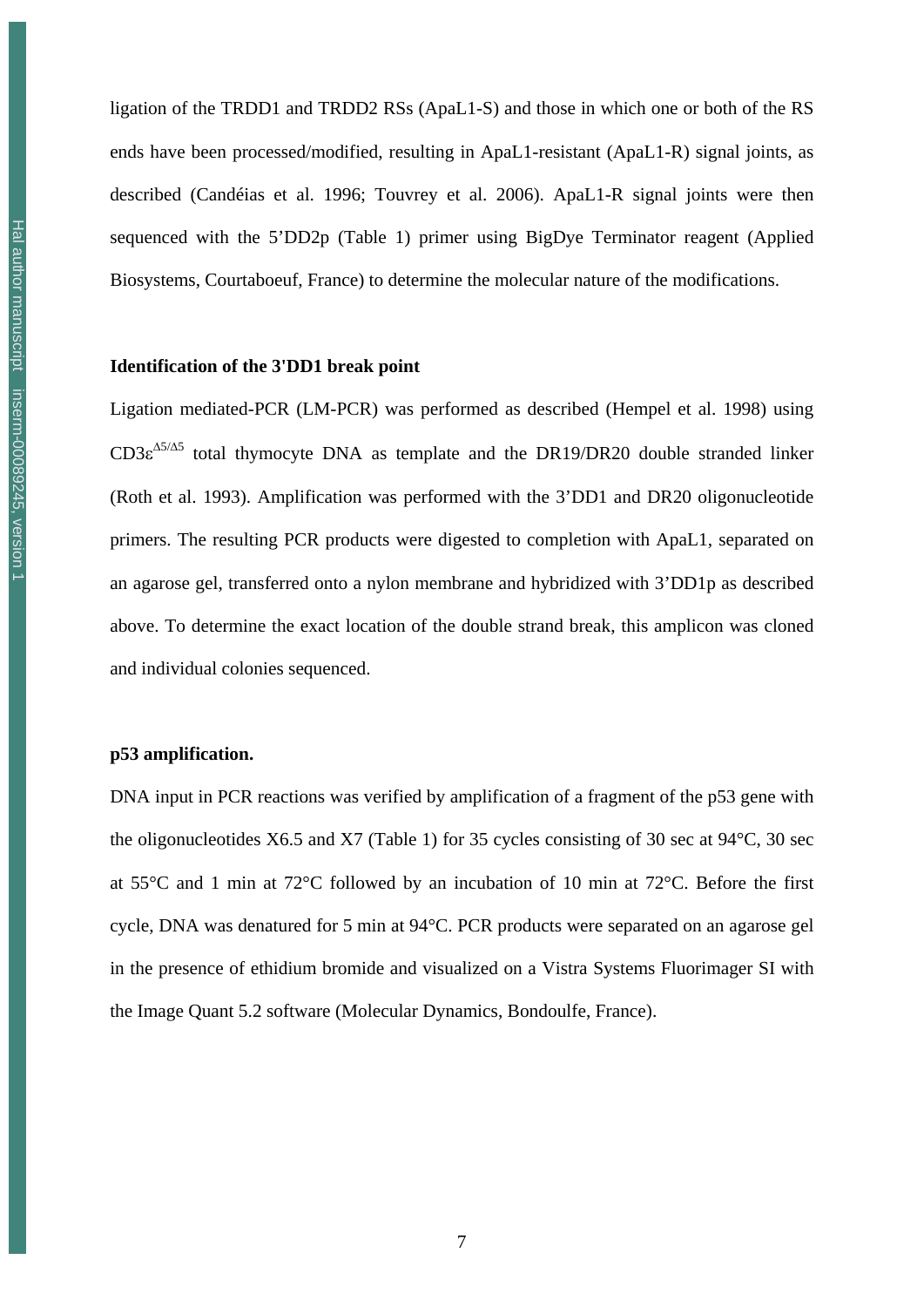#### **Results**

We analyzed the structure of TR DD1/DD2 signal joints in thymocytes prepared from CD3εdeficient  $CD3\varepsilon^{\Delta 5/\Delta 5}$  mice. CD3 $\varepsilon$ -deficiency prevents TR expression on developing thymocytes and arrests T cell development at an early stage, but does not impede V(D)J recombination activity. Consequently, *TRD* gene rearrangement is normal in these mice (Gallagher et al. 1998; Malissen et al. 1995). Signal joints are believed to be created by the perfect juxtaposition of RS heptamers, thereby generating a restriction site for the enzyme ApaL1 if these heptamers conform to the consensus sequence and begin by a CAC or GTG triplet. However, following amplification and ApaL1 digestion, only a minor fraction of TR DD1/DD2 signal joints contain an ApaL1 restriction site and most of the PCR product is not digested (Fig 1). Thus, it appears that in the majority of the recombination events, TR DD1/DD2 signal joints do exhibit junctional diversity. After amplification, cloning and ApaL1 digestion, only about 26% (11 out of 42) of the individual signal joints were found to contain a site for this restriction enzyme. Therefore, in almost three quarters of TR DD1/DD2 signal joints, the TRDD1 and/or the TRDD2 signal ends have been processed before ligation. To determine the exact nature of these modifications, ApaL1-R plasmids were sequenced (Fig 2C). We referred to published sequences (Chien et al. 1987) to delineate the boundaries of both *TRDD1* and *TRDD2* genes and their RSs (Fig 2A). The sequence of ApaL1-R TR DD1/DD2 signal joints were aligned with the theoretical signal and coding ends generated by RAG cleavage (Fig 2B) in order to identify the nucleotides that have been lost and/or added prior to the ligation. None of these joints were found to exhibit nucleotide loss. All were found to contain non-templated N nucleotides, as described for TRB, TRA and other TRD signal joints (Candéias et al. 1996; Kanari et al. 1998; Touvrey et al. 2006). Interestingly, each of the ApaL1-R junctions contained at least 3 added nucleotides. This feature is unusual when compared to our previous results where additions of one or two nucleotides were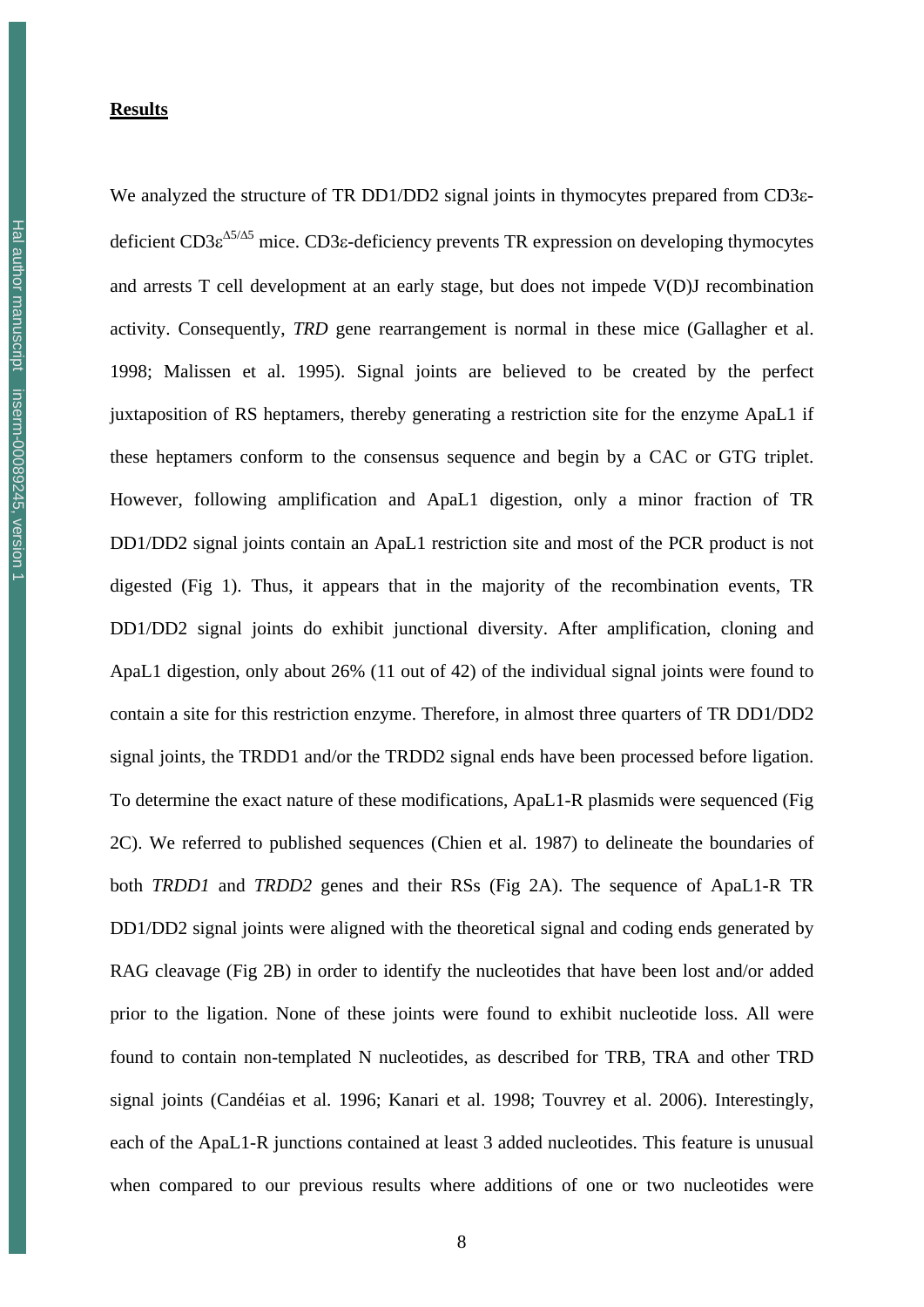frequent (Candéias et al. 1996; Touvrey et al. 2006). In addition, all the stretches of added bases contain a "CA" dinucleotide immediately adjacent to the TRDD1 heptamer (Fig 2C). As the *TRDD1* gene sequence ends with "CA", this observation raises the possibility that the position of the double strand break introduced by the RAG-1/RAG-2 complex 3' of the *TRDD1* gene is 2 nucleotides (nt) inside the published gene sequence.

To determine the exact location of this break point, we performed LM-PCR on DNA prepared from CD3ε-deficient thymocyte. This assay allows the amplification of blunt ended DNA molecules, such as V(D)J recombination-generated signal ends, following ligation of a ds linker (Fig 3A and 3B). The product detected in  $RAG-2^{-/-}$  thymocyte DNA (Fig 3A) was considered to result from the presence of a non specific DNA break because it migrates slightly slower than the products amplified from CD3ε-deficient thymocytes, is totally resistant to ApaL1 digestion (fig 3A), and because no TR DD1/DD2 signal joints could be amplified from this sample (Fig1). As expected for signal ends, (Roth et al. 1993), the PCR products obtained from CD3ε-deficient DNA after linker ligation are almost fully digestible by ApaL1 (Figs 3A and 3B). The creation of a restriction site for this enzyme upon ligation with the double stranded linker indicates that most of the 3'TRDD1 signal ends end in a CAC triplet. However, this reconstitution does not allow any discrimination between the two possible cleavage sites. Therefore, the LM-PCR products were cloned and individual plasmids sequenced. All of the TRDD1 3' signal ends identified in this experiment (20 clones from 2 mice) were found to contain an additional CA dinucleotide (Fig 3C). Because the presence of these "extra" bases would not prevent the creation of an ApaL1 restriction site upon formation of a signal joint, we then sequenced two putatively un-modified ApaL1-S signal joints identified during our initial screening procedure. They were also found to contain this CA dinucleotide (Fig 2D). We concluded from these experiments that this CA dinucleotide results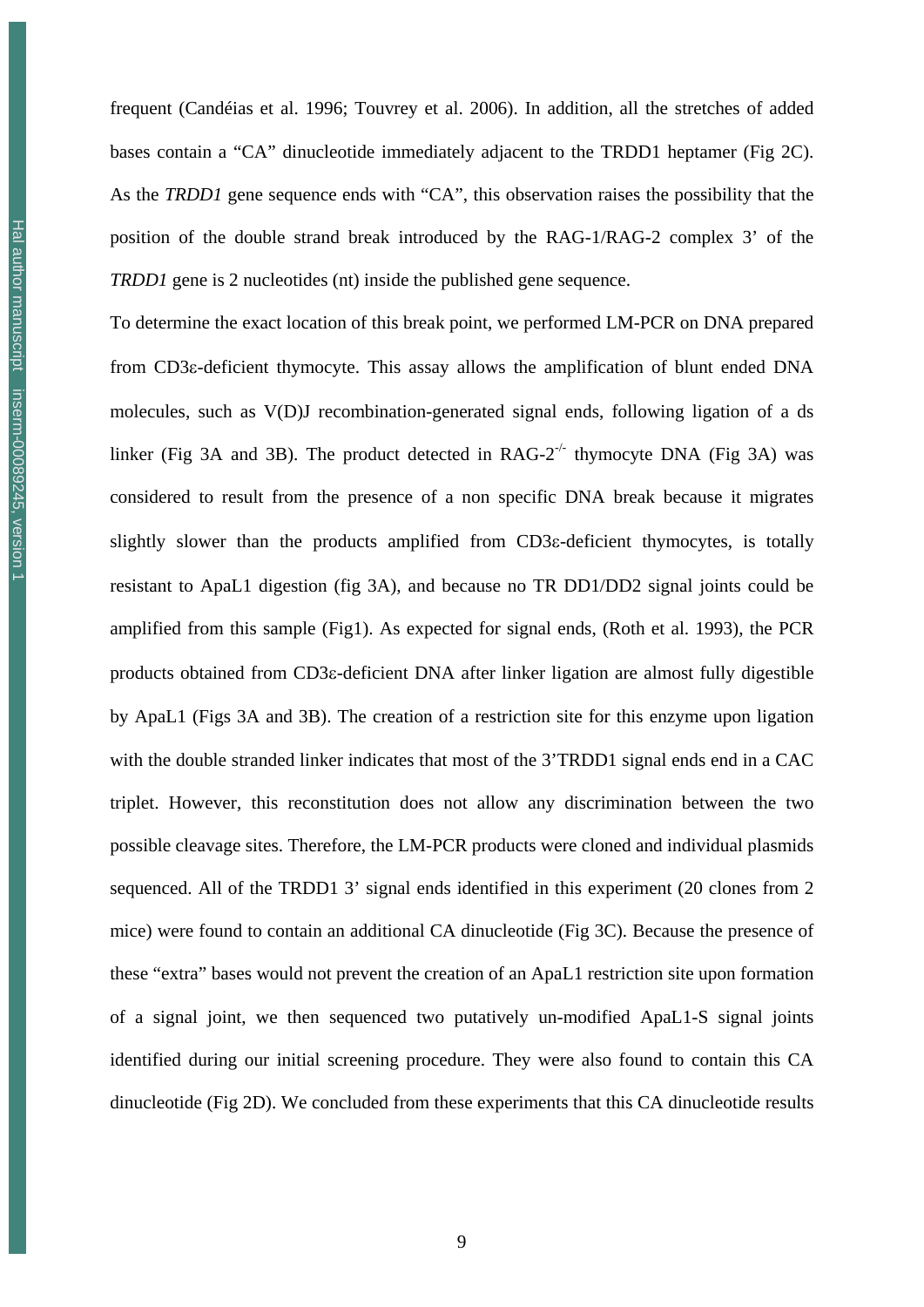from the introduction of a double strand break 2 bases upstream of the described 3'TRDD1 RS, within the *TRDD1* gene and is present in all the TR DD1/DD2 signal joints.

Alignment with a consensus RS23 sequence shows (Fig 4A) that this shift results in an increase in the percentage of nucleotide identity from 36% (14 bases out of 39) to 56 % (22 matches out of 39). The numbers of identical bases in the heptamer (5) and in the nonamer (6) motifs do not change, but they are distributed differently. The main difference resides in the spacer, where the number of positions in the RS matching with the consensus sequence raises from 3 to 11. However, simple sequence comparison and alignment do not provide any information regarding the RS functionality, except for a few essential positions such as the CAC triplet in the heptamer. (sentence deleted). When the spacer sequence containing the maximum mutual information (Cowell et al. 2004) was used in place of the consensus spacer sequence, the proposed 2nt shift again induces an increase in the percentage of identity (from 41% to 53%) of the 3'TRDD1 RS with this model RS23 sequence (Fig 4B). As before, this increase results from a higher number of identical bases in the 23 nt spacer sequence. More importantly, this 2 nt shift raises the RIC score of the 3'TRDD1 RS from -70 to -52. This increased RIC score indicates that the shifted RS has the higher recombination efficiency when compared to the published sequence. This finding is in agreement with the fact that the only molecular species found during the LM-PCR analysis of the 3'TRDD1 signal ends identified a breakpoint 2 nt inside the *TRDD1* gene.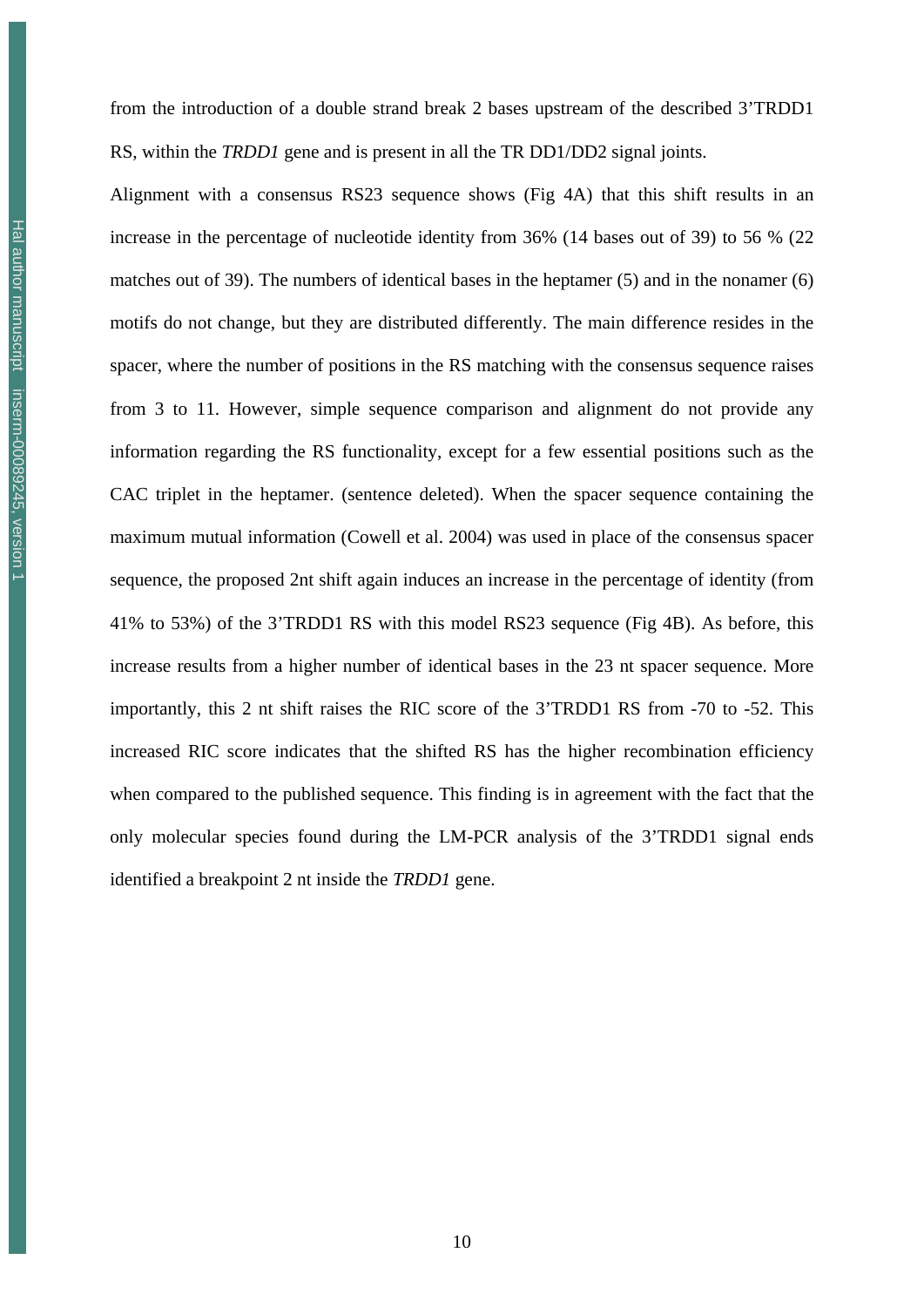#### **Discussion**

*TRD* gene rearrangement is complex. This locus encompasses two *D* genes that can be used concurrently. The determination of *TRDD1* and *TRDD2* gene/RS limits were initially made solely by comparing their germ line sequences with the sequence of rearranged genes and attributing RS properties to the sequence most similar to published RS sequences (Chien et al. 1987). The short length of the *TRDD1* and *TRDD2* genes, together with a high level of end processing (exonucleolytic nibbling, P and N nucleotides) makes the exact assignment of their boundaries in coding joints difficult and sometimes imprecise (Elliott et al. 1988; Lacy et al. 1989; Takagaki et al. 1989). By analyzing the diversity of the reciprocal TR DD1/DD2 signal joints, we identified a pattern suggesting that bases from the *TRDD1* gene were specifically retained in these signal joints. Imprecise cutting leading to the retention of coding flank has been reported only within the context of V(D)J recombination performed with mutated RAG-1 and/or RAG-2 proteins (Lee and Desiderio 1999; Talukder et al. 2004). Thus, it seems highly unlikely that this phenomenon can account for the systematic inclusion of the CA dinucleotide in all the TR DD1/DD2 signal joints in mice possessing normal RAG proteins and V(D)J recombination activity, as was previously suggested by (Carroll et al. 1993). We therefore considered the possibility that the location of the double-strand break generating the inclusion of these two bases in the signal joints is not random but programmed, dictated by the position of the 3'TRDD1 RS. To verify this hypothesis, we cloned and sequenced the corresponding signal ends. The only molecular species found was terminated by this "extra" CA dinucleotide. Once loaded onto a RS, the RAG-1/RAG-2 complex creates a double strand break exactly at the gene/RS boundary (McBlane et al. 1995; Roth et al. 1993). This result therefore defines a new RS23 at the 3' end of the *TRDD1* gene, where the heptamer sequence reads CACACAG in place of CACAGGT (Fig 4C). This new RS23 presents more homology with a consensus RS23 sequence and with a model RS23 in which the spacer sequence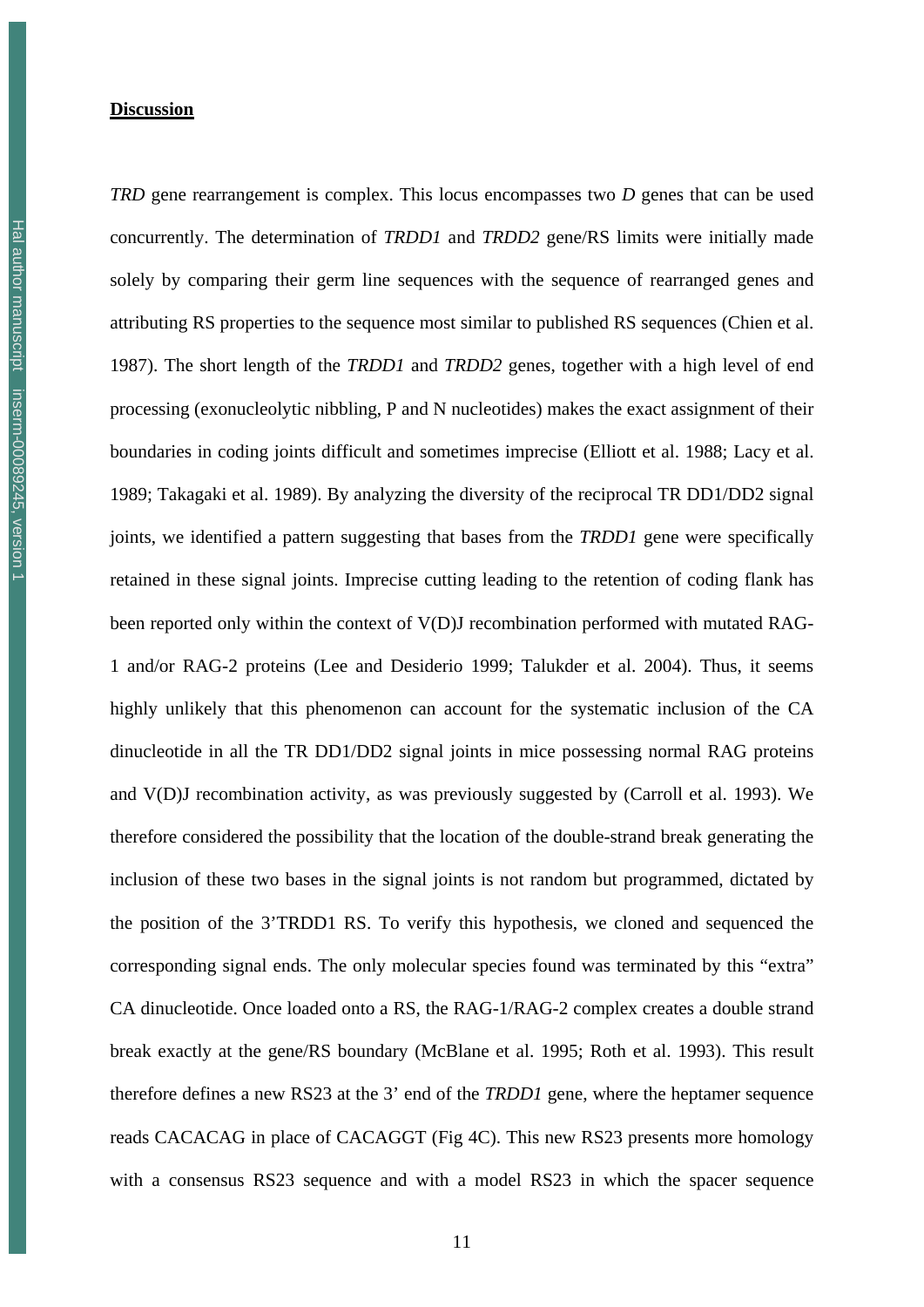contains the highest mutual information possible. At the very least, our results indicate that there are two overlapping RSs downstream of the murine *TRDD1* gene, which differ in their position by 2 nt. However, out of the 20 signal ends sequenced after LM-PCR, none was found to correspond to the published 3'TRDD1 RS. Thus, if it is at all functional, the published 3'TRDD1 RS sequence, ending with the CACAGGT heptamer, is not used in more than 5% of the recombination events. This experimental conclusion is strongly supported by the fact that the calculated RIC score for the new 3' TRDD1 RS23, as defined in this study, is much higher than the score for the published TRDD1 RS23. This difference denotes a difference in recombination efficiency and correlates with our observations: out of two overlapping putative RS competing for the binding of the RAG proteins and the recombination machinery, only one is found in signal joints. Thus, our work defines a new sequence for the functional RS23 downstream of the *TRDD1* gene (Fig 4C). Interestingly, in this revised version, the nucleotides in positions 5-8 of the nonamer (AAAC) now match the consensus sequence. These nucleotide positions are those that, of positions within the RS nonamer, show the lower position-wise entropy, i.e. the most conserved, in a collection of 155 physiologic RS23 elements (Cowell et al. 2002). This conservation may reflect their involvement in base-specific DNA-protein contact, as shown by interference footprinting assays (Swanson 2002). Finally, it should be noted that this proposed revision of the murine 3'TRDD1 RS strikingly increases its similarity to its human counterpart, downstream of the *TRDD2* gene. The orthologous murine and human RSs now have an identical heptamer, and they differ at only 6 positions, 5 in the spacer and 1 in the nonamer. Without this revision, the sequences of these RSs differ at 24 of the 39 position (Fig 5).

In conclusion, we show by a combination of molecular biology and computational analysis that the *3'TRDD1* gene/RS boundary is shifted 2 nt inside the *TRDD1* gene when compared with the published sequence, and therefore that when used in a recombination event, the *TRDD1* gene is shortened by 2 nt. This was probably not recognized earlier because of the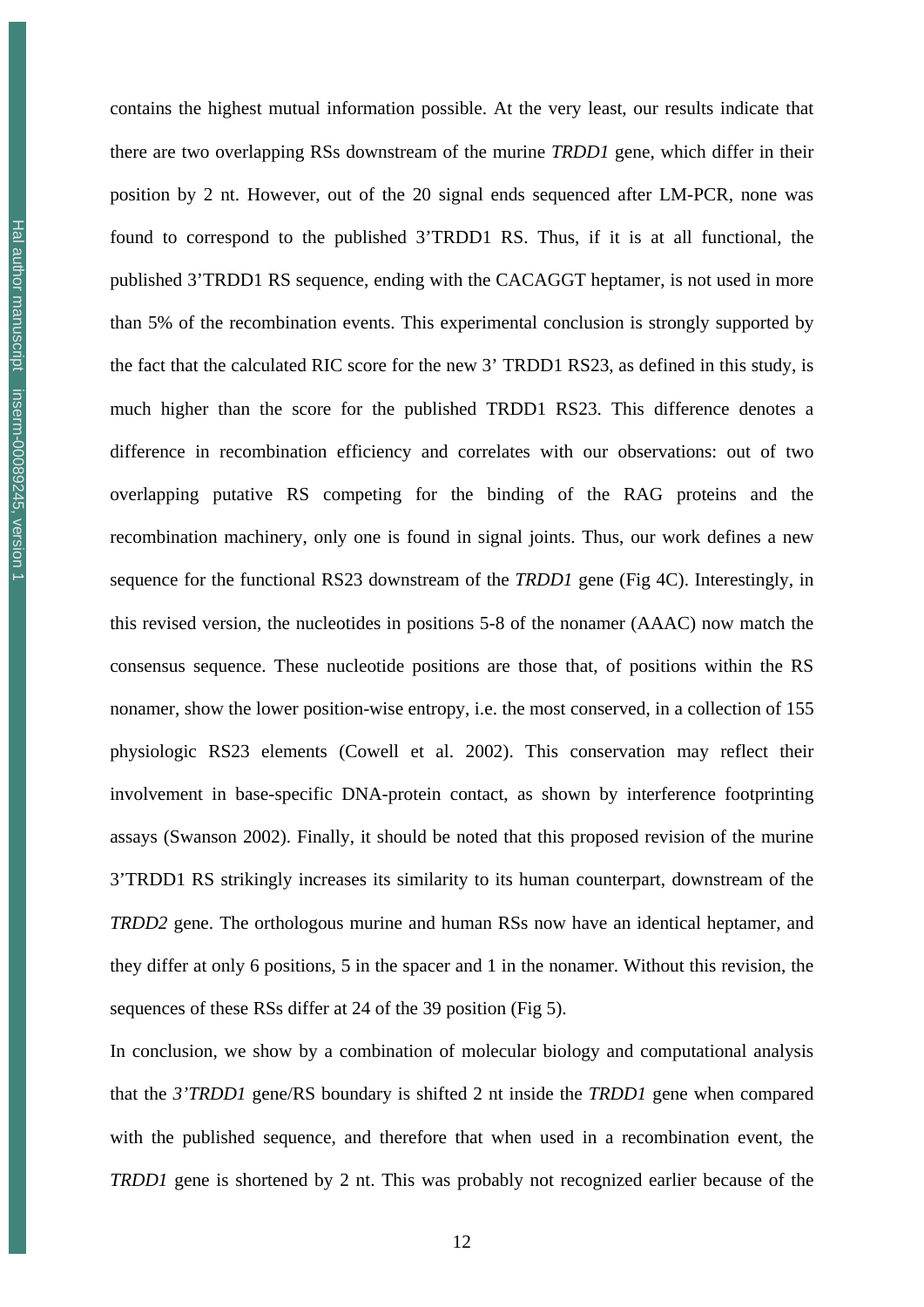very high level of diversity in TR DD1/DD2 coding joints, in which only fragments of the *TRDD1* sequence are retained and/or identifiable (Elliott et al. 1988; Lacy et al. 1989; Takagaki et al. 1989). In this context, it is formally possible that the phenomenon we are describing in this paper for the TRDD1 gene also applies to other TR or Ig genes but was never detected because it is masked by the exonucleolytic nibbling of coding ends that takes place during V(D)J recombination. Indeed, examination of 59 murine TRAJ genes from the IMGT database revealed for 17 of them the presence, adjacent to the heptamer, of a TG dinucleotide. These 17 genes could therefore have 2 overlapping heptamers. However, RIC score calculation predicted in each case that a 2 bp shift would result in a less efficient RS element (Table 2). Thus, it appears that the mere presence of a TG or CA dinucleotide at the border of a heptamer is not sufficient to modify the functional RS element, and that the revision that we are proposing for the 3'TRDD1 RS is specific for this gene. This study illustrates the contribution of computational modelling to the difficult task of RS identification and characterization, even in the case of already described functional genes.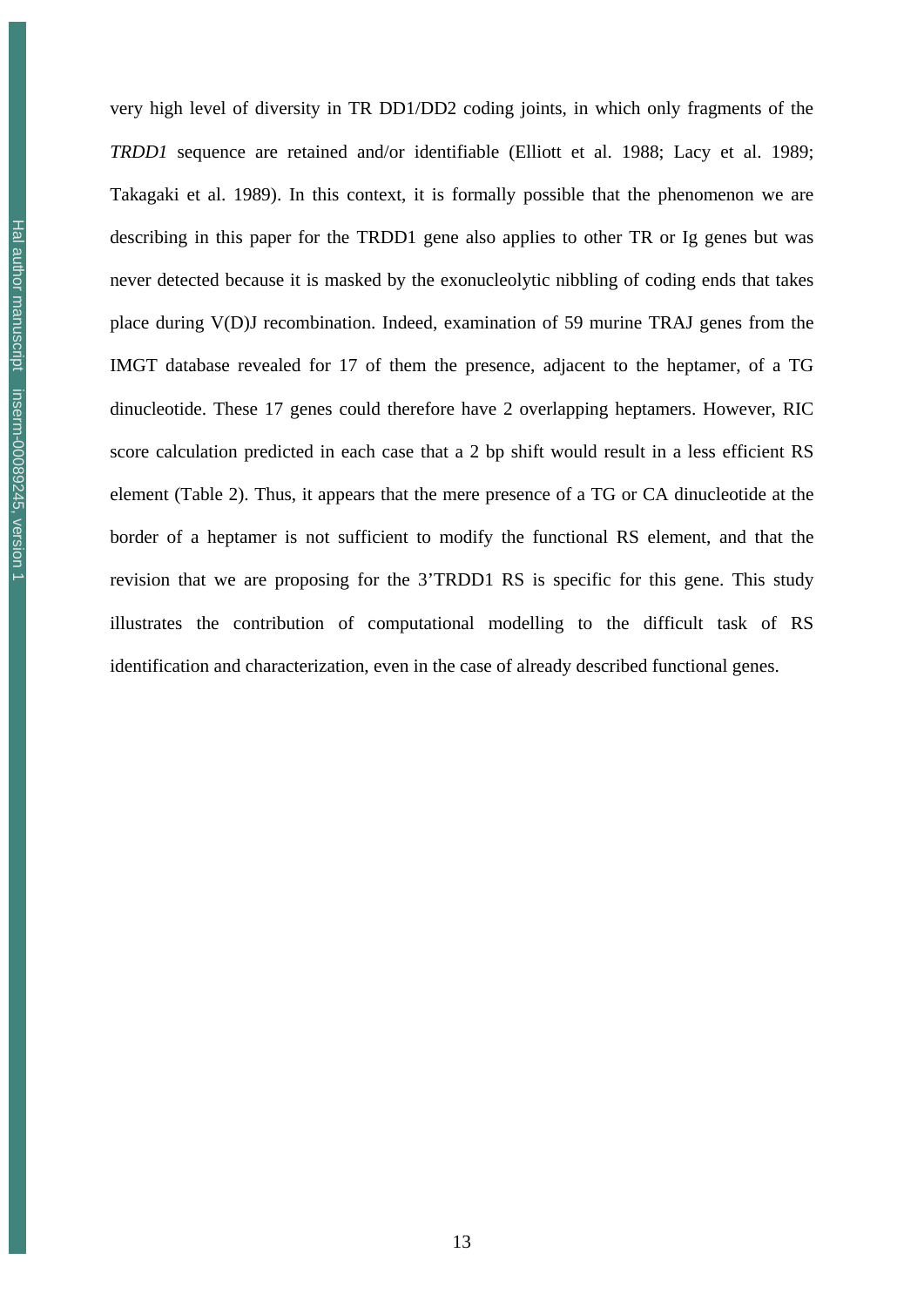#### **Acknowledgements**

CT was supported in part by grant from "l'Association pour la Recherche contre le Cancer". LGC is supported by a Career Award from the Burroughs Wellcome Fund. We are thankful to Dr C. Aude-Garcia for her comments on the manuscript. We are grateful to Irène Maréchal and Soumalamya Bama for excellent animal care.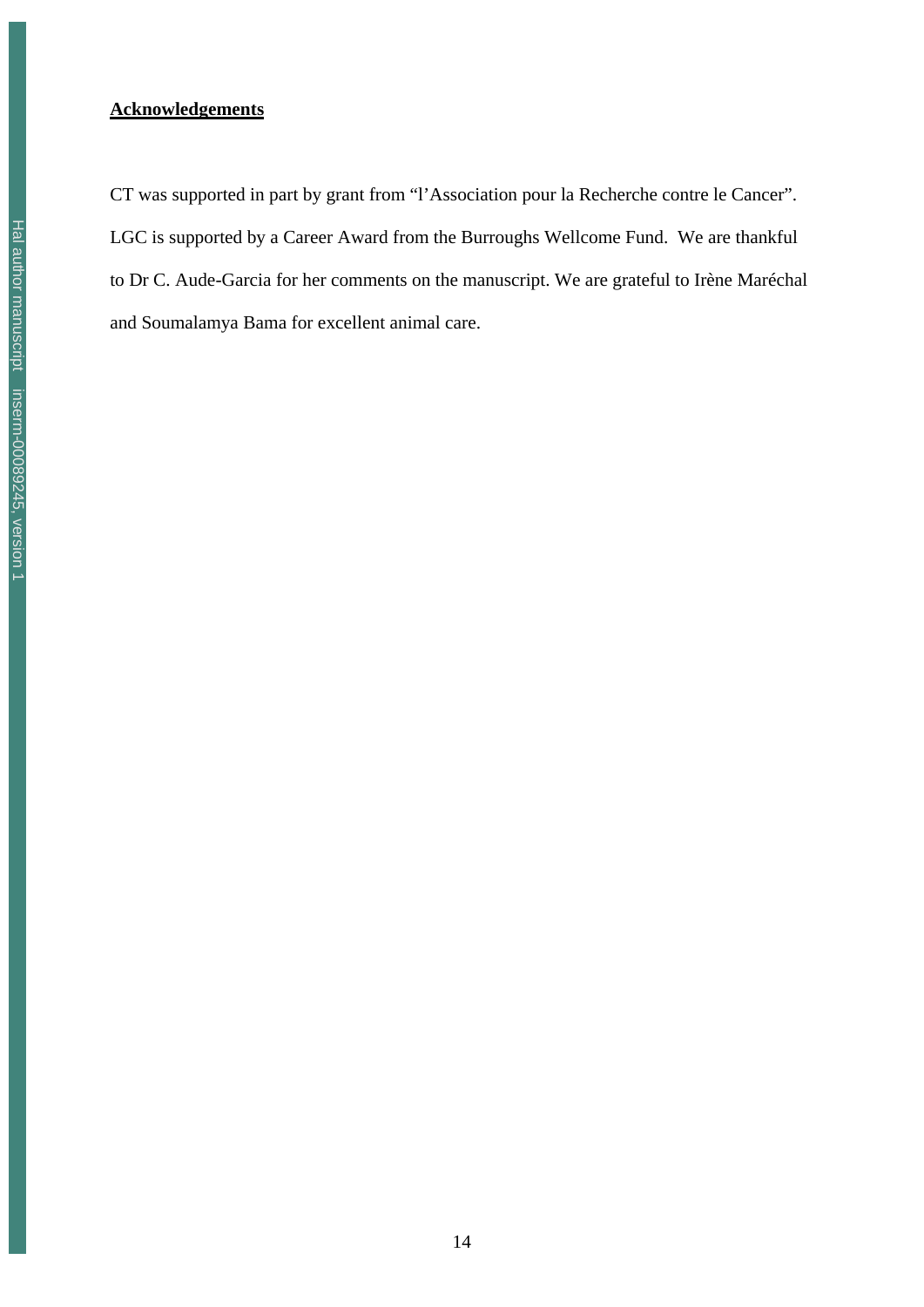#### **References**

- Akira, S., Okazaki, K., and Sakano, H.: Two pairs of recombination signals are sufficient to cause immunoglobulin V-(D)-J joining. *Science 238:* 1134-8, 1987
- Candéias, S., Muegge, K., and Durum, S. K.: Junctional diversity in signal joints from T cell receptor beta and delta loci via terminal deoxynucleotidyl transferase and exonucleolytic activity. *J.Exp.Med. 184:* 1919-1926, 1996
- Carroll, A. M., Slack, J. K., and Mu, X.: V(D)J recombination generates a high frequency of nonstandard TCR D delta-associated rearrangements in thymocytes. *J Immunol 150:* 2222-30, 1993
- Chien, Y. H., Iwashima, M., Wettstein, D. A., Kaplan, K. B., Elliott, J. F., Born, W., and Davis, M. M.: T-cell receptor delta gene rearrangements in early thymocytes. *Nature 330:* 722-7, 1987
- Cowell, L. G., Davila, M., Kepler, T. B., and Kelsoe, G.: Identification and utilization of arbitrary correlations in models of recombination signal sequences. *Genome Biol 3:* RESEARCH0072, 2002
- Cowell, L. G., Davila, M., Ramsden, D., and Kelsoe, G.: Computational tools for understanding sequence variability in recombination signals. *Immunol Rev 200:* 57-69, 2004
- Cowell, L. G., Davila, M., Yang, K., Kepler, T. B., and Kelsoe, G.: Prospective estimation of recombination signal efficiency and identification of functional cryptic signals in the genome by statistical modeling. *J Exp Med 197:* 207-20, 2003
- Difilippantonio, M. J., McMahan, C. J., Eastman, Q. M., Spanopoulou, E., and Schatz, D. G.: RAG1 mediates signal sequence recognition and recruitment of RAG2 in V(D)J recombination. *Cell 87:* 253-62, 1996
- Elliott, J. F., Rock, E. P., Patten, P. A., Davis, M. M., and Chien, Y. H.: The adult T-cell receptor delta-chain is diverse and distinct from that of fetal thymocytes. *Nature 331:* 627-31, 1988
- Gallagher, M., Candéias, S., Martinon, C., Borel, E., Malissen, M., Marche, P. N., and Jouvin-Marche, E.: Use of TCR ADV gene segments by the delta chain is independent of their position and of CD3 expression. *Eur.J.Immunol. 28:* 3878-3885, 1998
- Glusman, G., Rowen, L., Lee, I., Boysen, C., Roach, J. C., Smit, A. F., Wang, K., Koop, B. F., and Hood, L.: Comparative genomics of the human and mouse T cell receptor loci. *Immunity 15:* 337-49, 2001
- Hempel, W. M., Stanhope-Baker, P., Mathieu, N., Huang, F., Schlissel, M. S., and Ferrier, P.: Enhancer control of V(D)J recombination at the TCRbeta locus: differential effects on DNA cleavage and joining. *Genes Dev. 12:* 2305-2317, 1998
- Hesse, J. E., Lieber, M. R., Mizuuchi, K., and Gellert, M.: V(D)J recombination: a functional definition of the joining signals. *Genes Dev 3:* 1053-61., 1989
- Hiom, K. and Gellert, M.: Assembly of a 12/23 paired signal complex: a critical control point in V(D)J recombination. *Mol Cell 1:* 1011-9, 1998
- Jung, D. and Alt, F. W.: Unraveling V(D)J recombination; insights into gene regulation. *Cell 116:* 299-311, 2004
- Kanari, Y., Muto, M., and Yamagishi, H.: TCR delta gene rearrangements revealed by fine structure of the recombination junction in mice. *Microbiol Immunol 47:* 883-94, 2003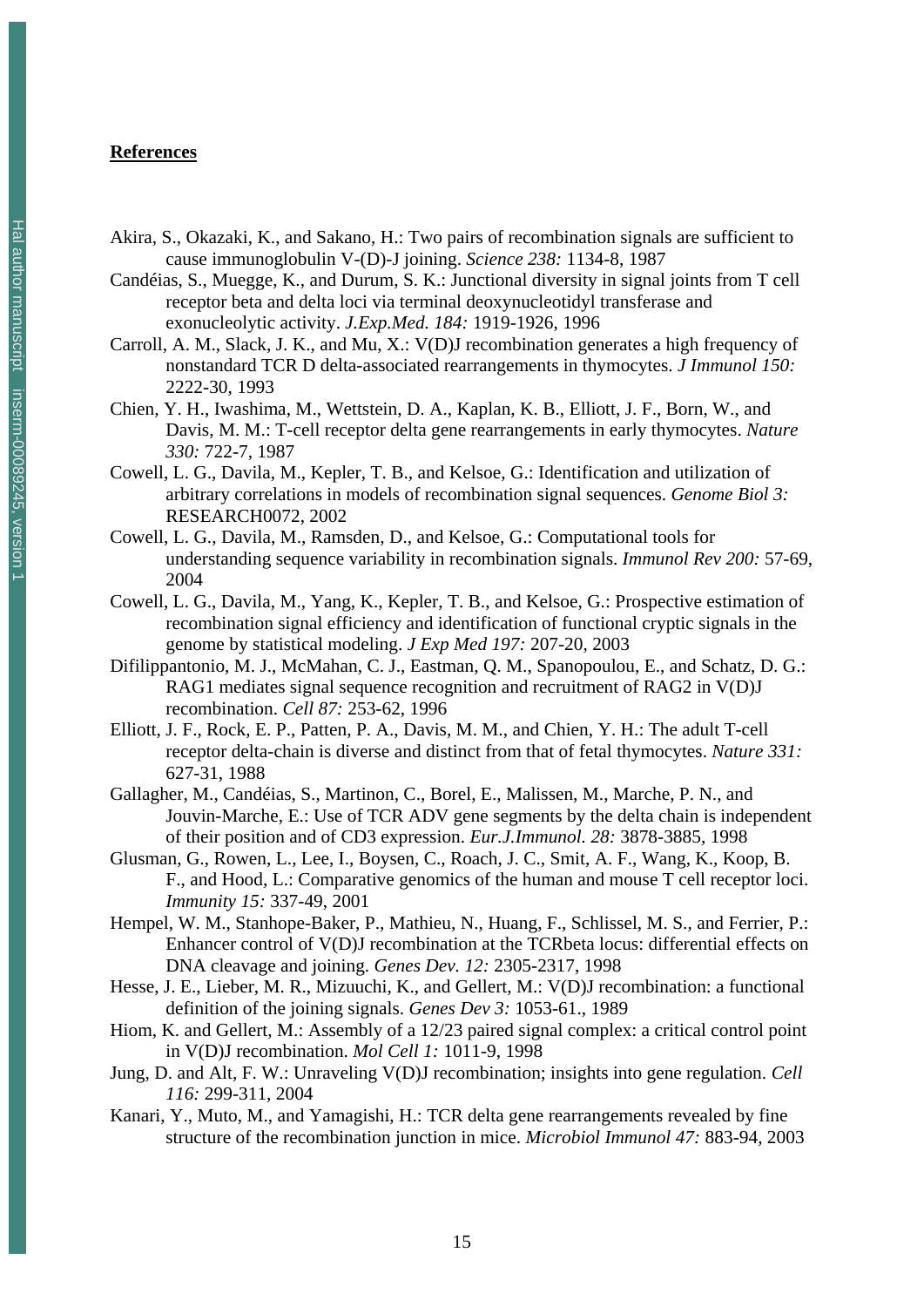- Kanari, Y., Nakagawa, R., Arakawa, H., and Yamagishi, H.: Variable gene segment-specific N-insertions at the signal joint of T-cell receptor Vbeta-Dbeta recombinations. *Immunol Lett 61:* 151-5, 1998
- Lacy, M. J., McNeil, L. K., Roth, M. E., and Kranz, D. M.: T-cell receptor delta-chain diversity in peripheral lymphocytes. *Proc Natl Acad Sci U S A 86:* 1023-6, 1989
- Lee, J. and Desiderio, S.: Cyclin A/CDK2 regulates V(D)J recombination by coordinating RAG- 2 accumulation and DNA repair. *Immunity. 11:* 771-781, 1999
- Malissen, M., Gillet, A., Ardouin, L., Bouvier, G., Trucy, J., Ferrier, P., Vivier, E., and Malissen, B.: Altered T cell development in mice with a targeted mutation of the CD3 epsilon gene. *EMBO.J. 14:* 4641-4653, 1995
- McBlane, J. F., van Gent, D. C., Ramsden, D. A., Romeo, C., Cuomo, C. A., Gellert, M., and Oettinger, M. A.: Cleavage at a V(D)J recombination signal requires only RAG1 and RAG2 proteins and occurs in two steps. *Cell 83:* 387-95, 1995
- Roth, D. B., Zhu, C., and Gellert, M.: Characterization of broken DNA molecules associated with V(D)J recombination. *Proc Natl Acad Sci U S A 90:* 10788-92., 1993
- Swanson, P. C.: Fine structure and activity of discrete RAG-HMG complexes on V(D)J recombination signals. *Mol Cell Biol 22:* 1340-51, 2002
- Takagaki, Y., Nakanishi, N., Ishida, I., Kanagawa, O., and Tonegawa, S.: T cell receptorgamma and -delta genes preferentially utilized by adult thymocytes for the surface expression. *J Immunol 142:* 2112-21, 1989
- Talukder, S. R., Dudley, D. D., Alt, F. W., Takahama, Y., and Akamatsu, Y.: Increased frequency of aberrant V(D)J recombination products in core RAG-expressing mice. *Nucleic Acids Res 32:* 4539-49, 2004
- Tonegawa, S.: Somatic generation of antibody diversity. *Nature 302:* 575-81, 1983
- Touvrey, C., Borel, E., Marche, P. N., Jouvin-Marche, E., and Candéias, S. M.: Gene specific signal joint modifications during V(D)J recombination of *TCRAD* locus genes in murine and human thymocytes. *Immunobiology in press*, 2006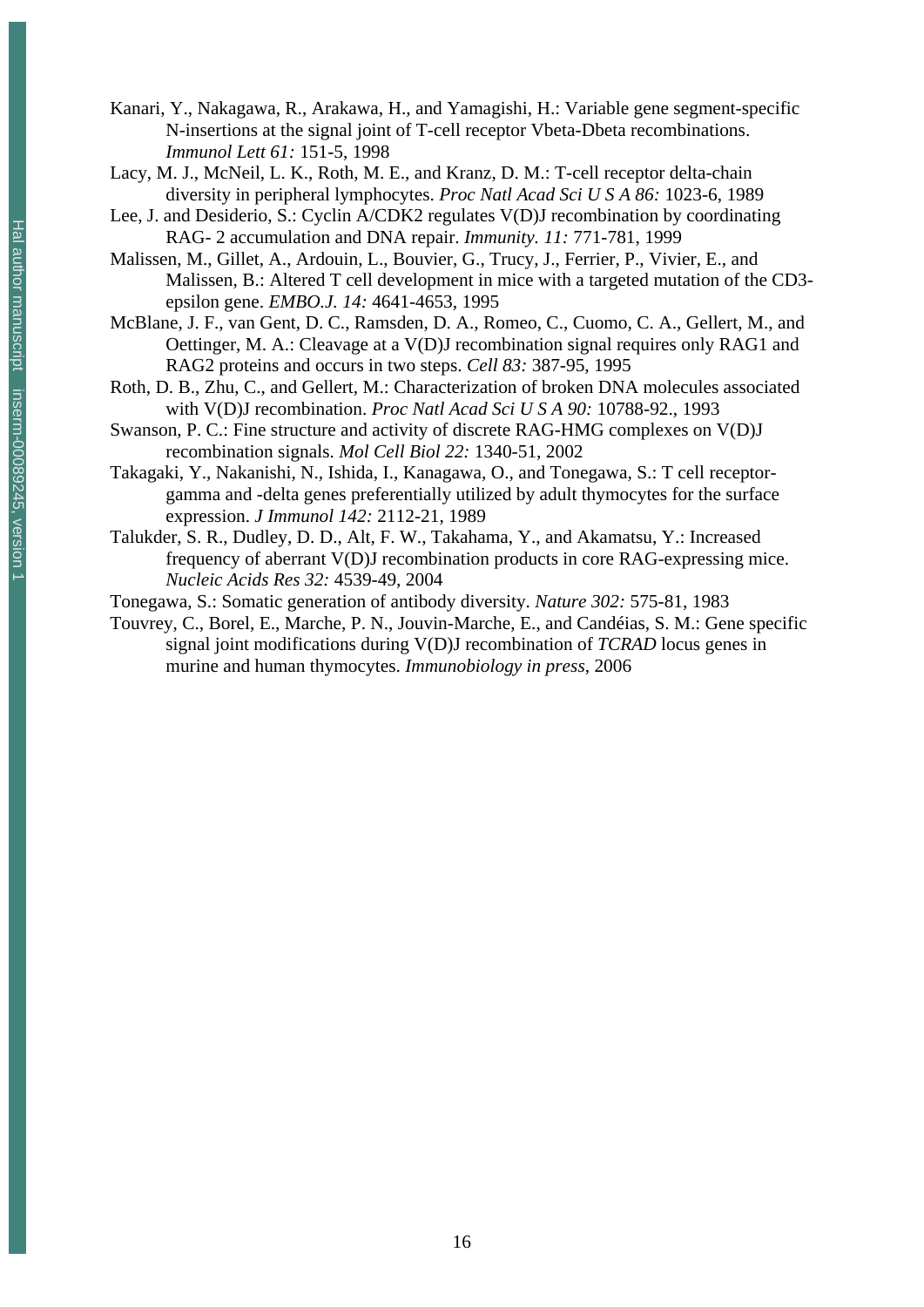#### **Figure legends**

**Fig 1:** TR DD1/DD2 signal joints are diverse.

Signal joints generated following rearrangement of *TRDD1* and *TRDD2* genes were amplified from thymocyte DNA prepared from two CD3ε-deficient and one RAG-2-deficient mice. They were then were migrated on an agarose gel without (-) or with (+) ApaL1 digestion and analyzed as described in Materials and Methods. The arrowhead indicates the position of the 3' TRDD1 signal end. The bottom panel shows amplification of the *p53* gene as a DNA input control.

**Fig 2:** Sequences of the ApaL1-R TR DD1/DD2 signal joints

**(A):** Germline sequences of the murine *TRDD1* and *TRDD2* genes and their RS elements. TRDD1 and TRDD2 coding regions are in bold characters. RS heptamers and nonamers, separated by 12 or 23 bases, are underlined. The identification of the different elements is based on the published sequences (Chien et al. 1987). **(B):** Representation of the putative coding and signal ends. The boundaries of the putative coding and signal ends (CE and SE, respectively) are depicted for both TRDD1 and TRDD2. Coding regions are in bold characters. RS heptamers and nonamers, separated by 12 or 23 bases, are underlined. **(C)**: Sequences of the modified signal joints. The amplified signal joints were sequenced with the 5'DD2p oligonucleotide. Identification of TRDD1 and TRDD2 RS was based on the published sequences. The sequences of TRDD1 and TRDD2 RS heptamers are indicated on the first line in bold characters; the first flanking TRDD1 and TRDD2 bases are indicated in italic characters. The nucleotides listed under the "N" column represent putative nontemplated nucleotides. The recurrent CA dinucleotide flanking the TRDD1 RS is in bold, underlined characters. The number 2 in the last column indicates that these particular sequences were found twice in a sample from one mouse. Identical sequences found in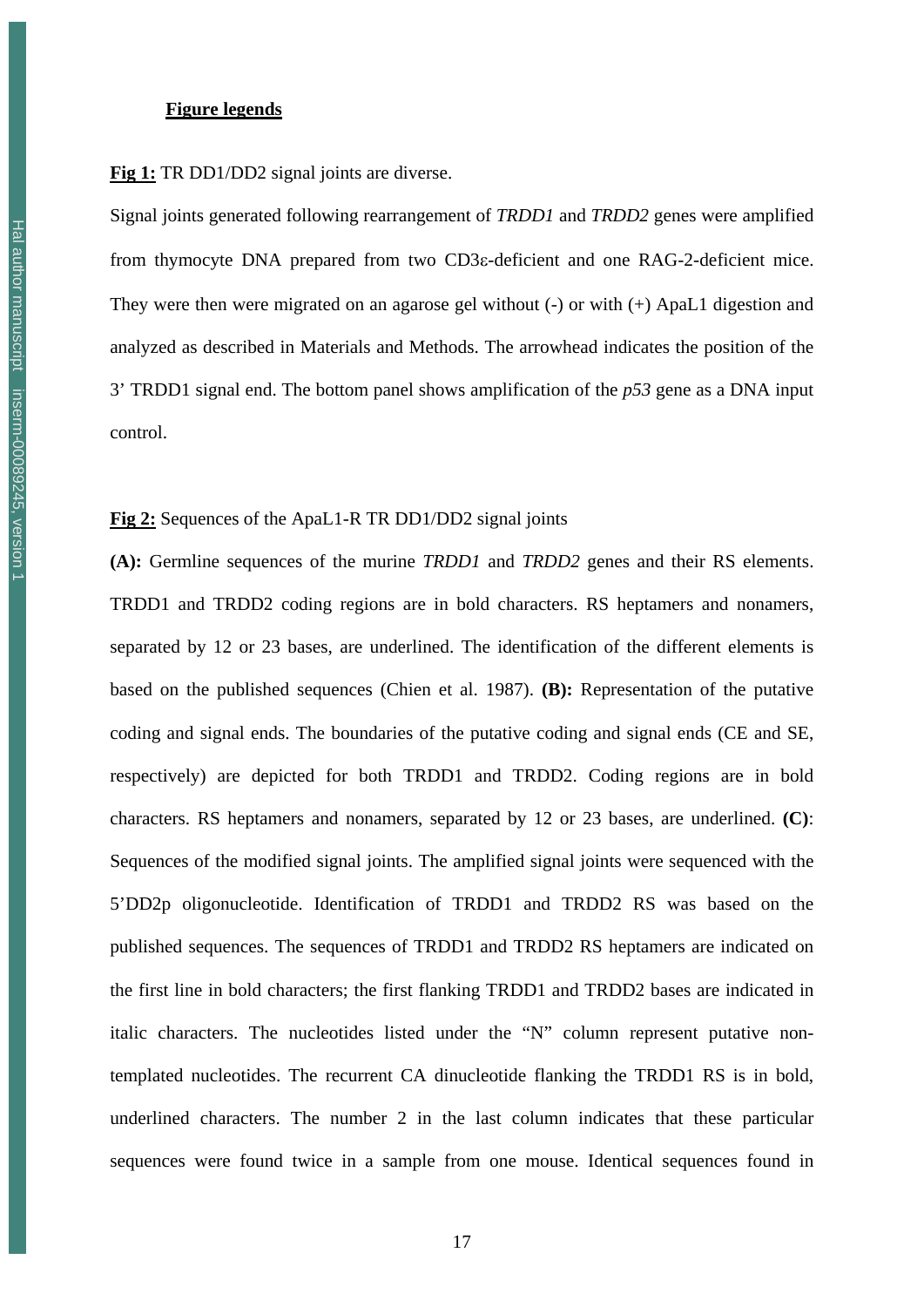different samples were considered as distinct events. The last two sequences represent nonstandard rearrangement products generated through the recombination of the 5'TR DD1 and 3'TR DD2 RS (Kanari et al. 2003). In these junctions, the sequence of the *TRDD1* and *TRDD2* genes are underlined. In **(D),** the sequence of two putatively un-modified ApaL1-S signal joints is shown. The additional "CA" dinucleotide adjacent to the TRDD1 RS was also found.

**Fig 3:** LM-PCR analysis of the 3'TRDD1 RS end from murine thymocytes.

**(A)** Total thymocyte DNA from two CD3ε-deficient and one RAG-2-deficient mice was amplified as described in Materials and Methods after ligation of a staggered double-stranded linker. The bottom panel shows the amplification of the *p53* gene for the three DNA samples as a DNA input control. The product amplified from  $RAG-2^{-/-}$  thymocyte DNA was considered to result from non-specific amplification (see text for details) and its nature was not explored further. **(B)** Total thymocyte DNA from a CD3ε-deficient animal reacted with the DR19/DR20 linker in the presence  $(T4 \text{ Lig} +)$  or in the absence  $(T4 \text{ Lig} -)$  of T4 DNA ligase was amplified with the 3'DD1 and DR20 oligonucleotide primers. DNA input control is shown on the bottom panel for the samples incubated with (1) and without (2) ligase. In **(A)** and **(B)**, one half of the resulting PCR product was digested with ApaL1. After separation on an agarose gel and blotting, un-digested (-) and digested (+) PCR products were revealed by hybridization with the 3'DD1p radio-labelled probe. **(C)** Sequence of the 3' RS23 TRDD1 signal end. The germline sequence of the TRDD1 gene (in bold characters) and its 3'flanking region element is shown on the top "GL" line. The published sequence of the heptamer is underlined. The arrowhead indicates the position of the RAG-induced break. The "SE" line shows the sequence of the 3'TRDD1 signal end as determined following sequencing of the LM-PCR products. The extra "CA" dinucleotide is in bold characters.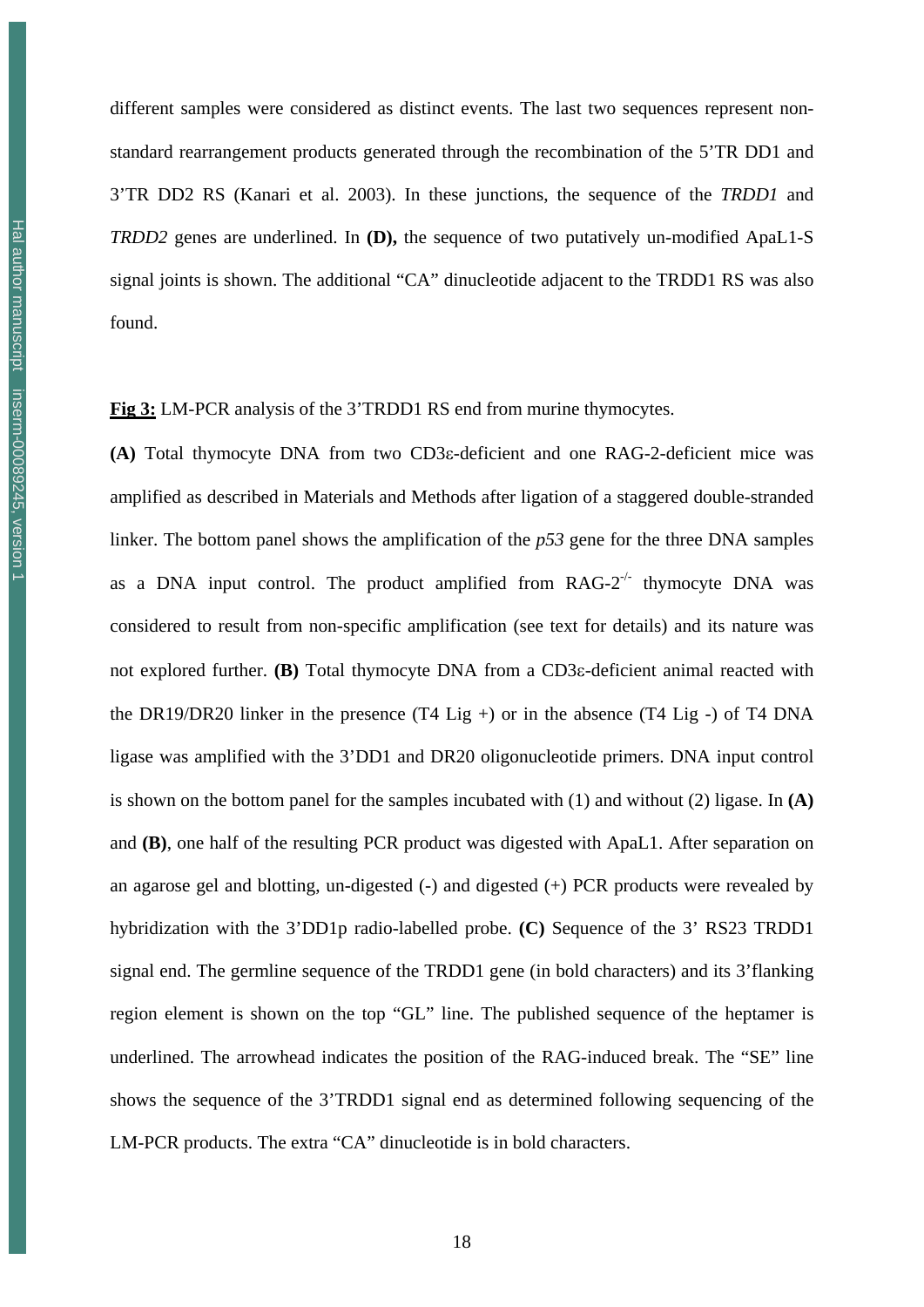The published (Chien et al. 1987) and new (this study) 3'TRDD1 RS23 sequences are aligned with a RS23 consensus sequence **(A)**, a RS sequence assembled from a consensus heptamer, a consensus nonamer and the 23bp spacer with the most mutual information **(B)**, and one another **(C)**. Both sequences are from Cowell et al, 2004. The *TRDD1* gene and the different elements composing the RS are separated by hyphens. DD1: *TRDD1* gene; 7: heptamer; 23: 23 bp spacer; 9: nonamer. In **(A)** and **(B)**, identical bases are replaced by semi columns; in **(C)**, identical bases are in bold capitals and differing bases in lowercase characters.

**Fig 5:** Alignment of the human 3'TRDD2 and murine 3'TRDD1 RS elements

The human 3'TRDD2 and murine 3'TRDD1 RSs are aligned using either the published **(A)** or revised **(B)** sequence for the murine element. Identical bases are in bold capitals and differing bases are in lowercase characters. The different elements composing the RSs are separated by hyphens. 7: heptamer; 23: 23 bp spacer; 9: nonamer.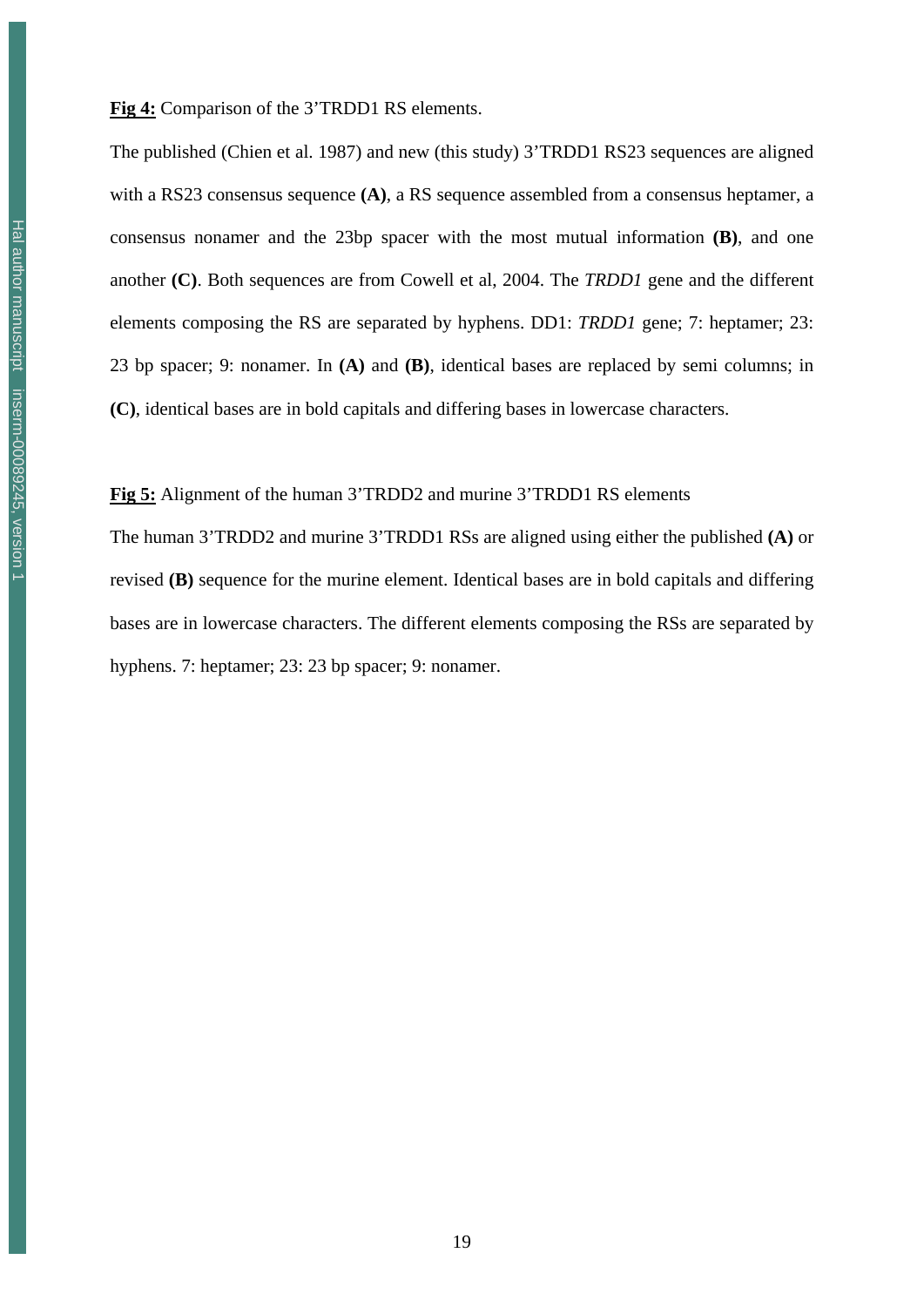### **Table 1**: Oligonucleotides used in this study

| 3'DD1            | 5'-GACAATACAGACCAAATATACAGC-3'   |
|------------------|----------------------------------|
| 3'DD1p           | 5'-GCGCTGTAGGGAAATATGTAAGTTT-3'  |
| 5'DD2            | 5'-TGGCTTGACATGCAGAAAACACCTG-3'  |
| $5^{\circ}DD2p$  | 5'-GACACGTGATACAAAGCCCAGGGAA-3'  |
| DR <sub>20</sub> | 5'-GCCTATGTACTACCCGGGAATTCGTG-3' |
| <b>DR19</b>      | 5'-CACGAATTCCC-3'                |
| X6.5             | 5'-ACAGCGTGGTGGTACCTTAT-3'       |
| X7               | 5'-CACATGTACTTGTAGTGGATGG-3      |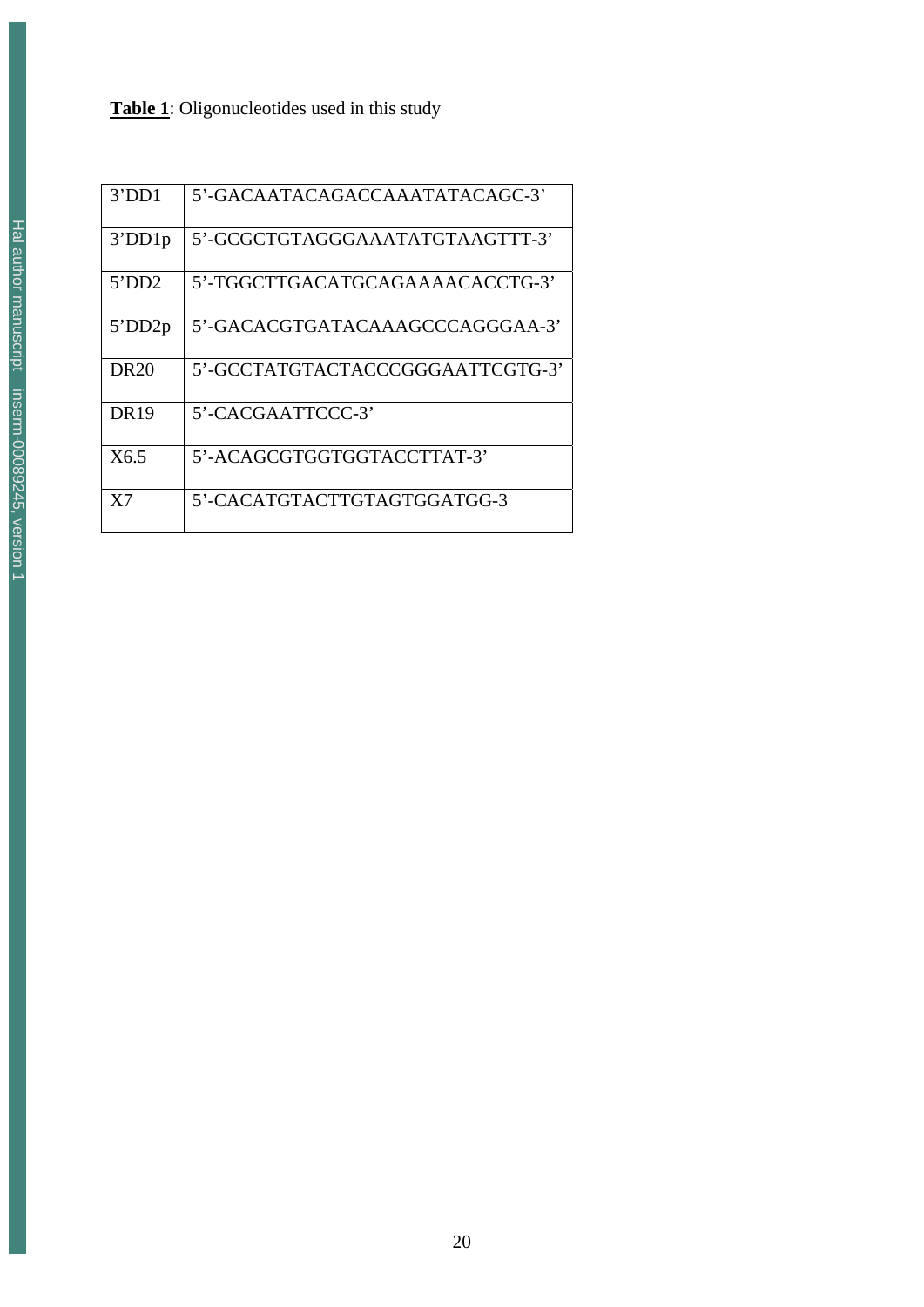**Table 2**: RS associated with TRAJ gene segments that have TG as the most 5' nucleotides of the coding region as defined by IMGT. The second RS in each row indicates the RS for which the heptamer includes the coding region TG as its first two nucleotides.

| TRAJ gene         | RS sequences                  | RIC score      | RIC score  |
|-------------------|-------------------------------|----------------|------------|
|                   |                               | <b>IMGT RS</b> | shifted RS |
| >M64239 TRAJ11*01 | catttttgtggagaggtttgctgctgtg  | $-24.60$       | $-36.34$   |
|                   | ttttttgtggagaggtttgctgctgtgtg |                |            |
| >M64239 TRAJ17*01 | tqttttttqcttqqcttcaqatcactqtq | $-20.72$       | $-53.66$   |
|                   | ttttttgcttggcttcagatcactgtgtg |                |            |
| >M64239 TRAJ2*01  | ggcttctgtaaaggtgtcacctgcagtg  | $-27.07$       | $-59.52$   |
|                   | cttctgtaaaggtgtcacctgcagtgtg  |                |            |
| >M38103 TRAJ2*02  | ggcttctgtaaaggtgtcacctgcagtg  | $-27.07$       | $-59.52$   |
|                   | cttctqtaaaqqtqtcacctqcaqtqtq  |                |            |
| >M64239 TRAJ21*01 | gctttctqtaatqqtqctaaccattqtq  | $-23.60$       | $-61.65$   |
|                   | tttctgtaatggtgctaaccattgtgtg  |                |            |
| >M64239 TRAJ23*01 | tgtttttgacagggtatgtaacacagtg  | $-21.74$       | $-53.12$   |
|                   | tttttgacagggtatgtaacacagtgtg  |                |            |
| >M64239 TRAJ24*01 | ccattttqtaqacqtqtttqtcacaqtq  | $-28.30$       | $-42.01$   |
|                   | attttqtaqacqtqtttqtcacaqtqtq  |                |            |
| >M64239 TRAJ30*01 | cgttttgggtatggtcccaatcacagtg  | $-21.20$       | $-61.81$   |
|                   | ttttgggtatggtcccaatcacagtgtg  |                |            |
| >X02858 TRAJ32*01 | agttattgtaaggctctgcagggctgtg  | $-22.82$       | $-49.57$   |
|                   | ttattgtaaggctctgcagggctgtgtg  |                |            |
| >M64239 TRAJ33*01 | tgttttttgttaaggtttttgtgtctgtg | $-22.46$       | $-45.63$   |
|                   | ttttttgttaaggtttttgtgtctgtgtg |                |            |
| >M64239 TRAJ39*01 | qqttttttqctqaqctqqaqatcactqtq | $-19.20$       | $-42.07$   |
|                   | ttttttgctgagctggagatcactgtgtg |                |            |
| >M64239 TRAJ4*01  | aattcttqtaaaqcacctttctactqtq  | $-30.19$       | $-53.24$   |
|                   | ttcttgtaaagcacctttctactgtgtg  |                |            |
| >X02859 TRAJ45*01 | ggtttatgtcaaggcttgcctcagggtg  | $-19.42$       | $-60.55$   |
|                   | tttatgtcaaggcttgcctcagggtgtg  |                |            |
| >M64239 TRAJ47*01 | agttttgtcacaggagtttgaggctgtg  | $-26.15$       | $-40.71$   |
|                   | ttttgtcacaggagtttgaggctgtgtg  |                |            |
| >M64239 TRAJ56*01 | agtttttgtagagtcccgtgtcattgtg  | $-23.89$       | $-49.61$   |
|                   | ttttttgtagagtcccgtgtcattgtgtg |                |            |
| >M64239 TRAJ57*01 | agtatttgtaaggcagtgtgtgggtgtg  | $-26.48$       | $-47.20$   |
|                   | tatttgtaaggcagtgtgtgggtgtgtg  |                |            |
| >M64239 TRAJ58*01 | agtttttgcaaagcccttcagtgcagtg  | $-24.44$       | $-44.54$   |
|                   | tttttgcaaagcccttcagtgcagtgtg  |                |            |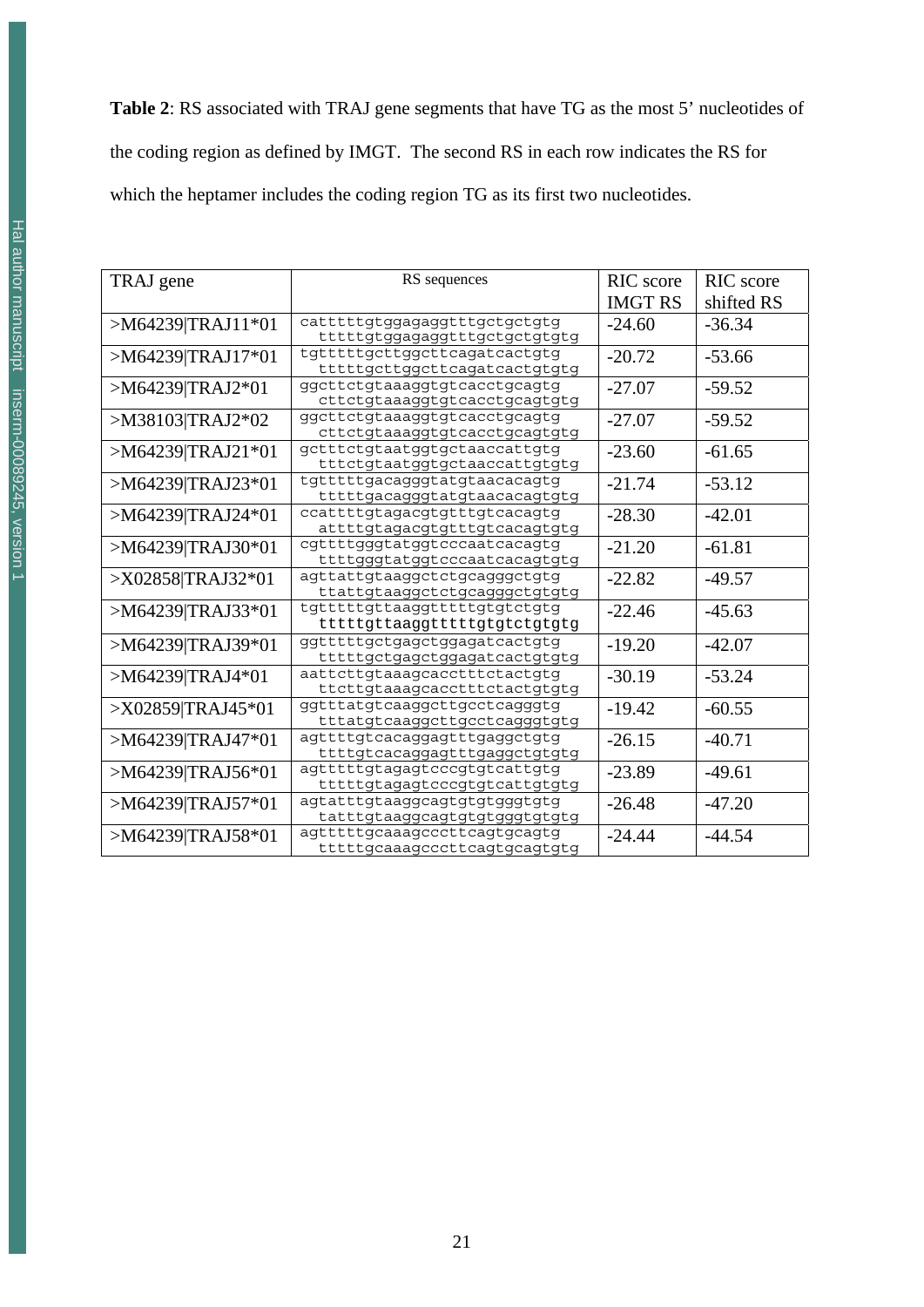

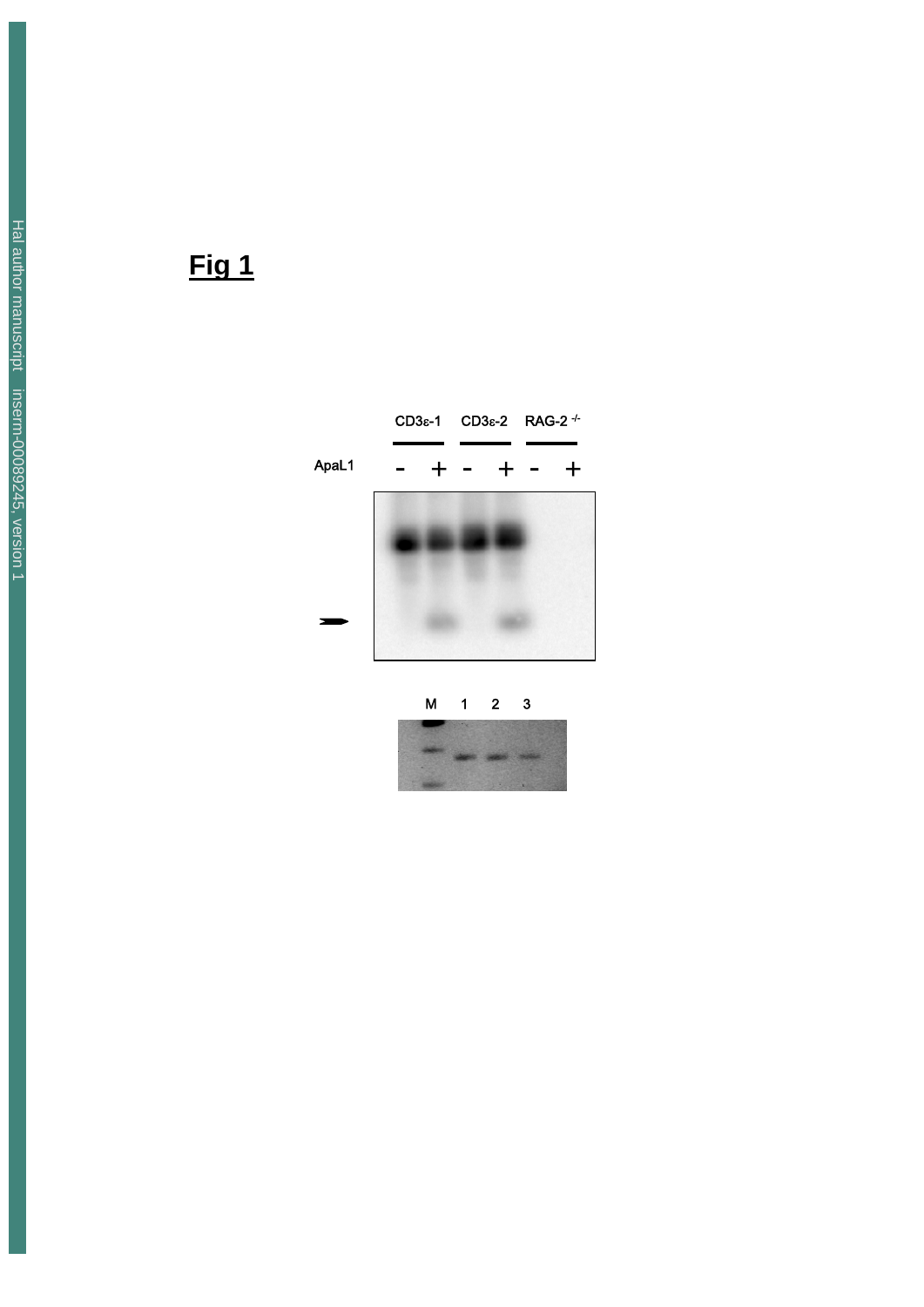### **A** : Germline sequences

| <u>11. Octrimine sequences</u> |                                                |     |                 |                                                      |
|--------------------------------|------------------------------------------------|-----|-----------------|------------------------------------------------------|
|                                |                                                | DD1 |                 |                                                      |
| TRDD1                          |                                                |     |                 | //GTGGCATATCACACAGGTTGAAGTATATTAAACCTCTGTTCAGAAACACT |
|                                |                                                |     |                 |                                                      |
|                                |                                                |     | DD <sub>2</sub> |                                                      |
| TRDD2                          | GGTTTTTGCAAAGCTCTGTAGCACCGTGATCGGAGGGATACGAG// |     |                 |                                                      |

### **B:** Signal and coding ends following RAG-mediated cleavage

| TRDD1 | ----------CR<br>$\ldots$ // GTGGCATATCA                              | CACAGGTTGAAGTATATTAAACCTCTGTTCAGAAACAC  |
|-------|----------------------------------------------------------------------|-----------------------------------------|
| TRDD2 | ------------------------- <b>-SR</b><br>GGTTTTTGCAAAGCTCTGTAGCACCGTG | CR---------------<br>ATCGGAGGGATACGAG// |

### **C:** Sequences of the ApaL1-R TR DD1/DD2 signal joints

| DD <sub>2</sub> | N                          | DD1            |   |
|-----------------|----------------------------|----------------|---|
| <b>CACCGTG</b>  | ATCGGA<br><i>ATATCA</i>    | <b>CACAGGT</b> |   |
| CACCGTG         | <b>GTGGGCA</b>             | CACAGGT        |   |
| CACCGTG         | GGGCA                      | CACAGGT        | 2 |
| CACCGTG         | <b>GGTCA</b>               | CACAGGT        |   |
| CACCGTG         | GAGCA                      | CACAGGT        |   |
| CACCGTG         | GAGCA                      | CACAGGT        |   |
| CACCGTG         | CCCCA                      | CACAGGT        | 2 |
| CACCGTG         | CACCA                      | CACAGGT        |   |
| CACCGTG         | TGTCA                      | CACAGGT        |   |
| CACCGTG         | <b>TTCCA</b>               | CACAGGT        |   |
| CACCGTG         | <b>GGCA</b>                | CACAGGT        | 2 |
| CACCGTG         | CCCA                       | CACAGGT        |   |
| CACCGTG         | AC <b>CA</b>               | CACAGGT        |   |
| CACCGTG         | GCA                        | CACAGGT        | 2 |
| CACCGTG         | $C\overline{CA}$           | CACAGGT        |   |
| CACCGTG         | CCA                        | CACAGGT        |   |
| CACCGTG         | $\mathbb{T}\mathbf{CA}$    | CACAGGT        |   |
| CACCGTG         | $\mathbb{T}\mathbf{CA}$    | CACAGGT        |   |
| CACCGTG         | GGCA                       | CACAGGT        |   |
| CACCGTG         | ATCGGAGGGATACGAGGGGGGCA    | CACAGGT        |   |
| CACCGTG         | ATCGGAGGGATACCTGTGGCATATCA | CACAGGT        |   |

### **D:** Sequences of the ApaL1-S TR DD1/DD2 signal joints

| DD2     |        | N                              | DD1            |  |
|---------|--------|--------------------------------|----------------|--|
| CACCGTG | ATGCGA |                                | ATATCA CACAGGT |  |
| CACCGTG |        | CA<br>$\overline{\phantom{a}}$ | CACAGGT        |  |

### **Fig2 :**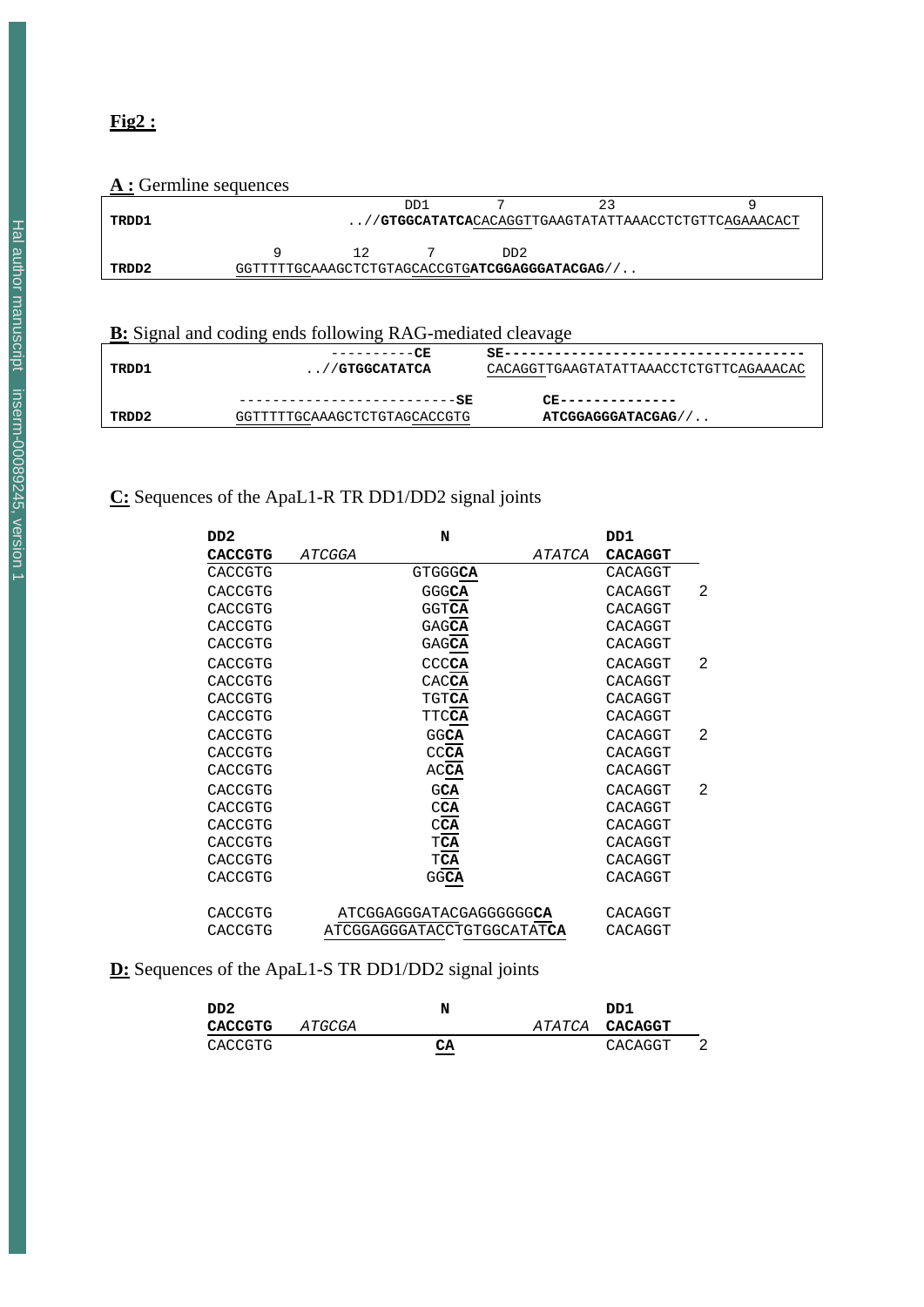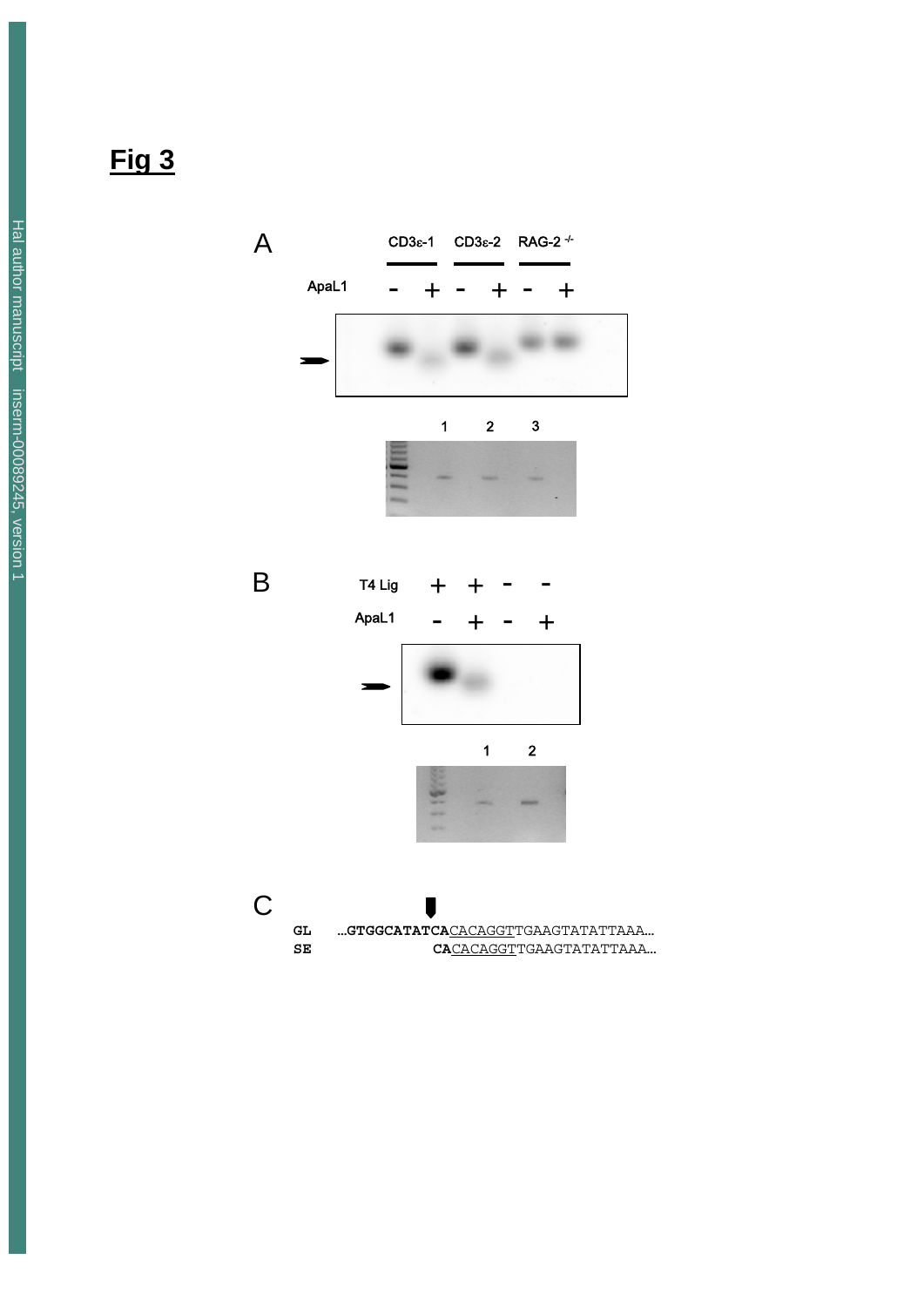# **A**

|                                                                         | 1תם | 23 |                                                        |
|-------------------------------------------------------------------------|-----|----|--------------------------------------------------------|
| RS23 Cons                                                               |     |    | GTGGCATATCA-CACAGTG-TTGGAACCACATCGGGAGCCTGT-ACAAAAACC  |
| 3'DD1 (Chien)                                                           |     |    | $GTGGCATATCA-:::::GT-.GAAGTAT:TTAAACCTCTG:TC-:G::C::T$ |
| 3'DD1 (this study) GTGGCATAT -::::CA:-G:T:::GT:T::TAAACCT::::-T::G::::A |     |    |                                                        |

# **B:**

|                                                                            | ו חח | -23 |                                                                      |
|----------------------------------------------------------------------------|------|-----|----------------------------------------------------------------------|
| RS23 MI                                                                    |      |     | GTGGCATATCA-CACAGTG-TTGCAACCACATCCTGAGTGTGT-ACAAAAACC                |
| 3'DD1 (Chien)                                                              |      |     | $GTGGCATATCA-}:$ :::: $GT-$ : $GAAGTAT:TTAAACCTC:::TC-$ : $G:::C::T$ |
| $3'$ DD1 (this study) GTGGCATAT -::::CA:-G:TG::GT:T::TAAACC:C:::-T::G::::A |      |     |                                                                      |

# **C:**

|               | 1תת |                                                                                                                                       |  |
|---------------|-----|---------------------------------------------------------------------------------------------------------------------------------------|--|
| 3'DD1 (Chien) |     | GTGGCATATCA-CACAggt-tgaagtaTATtaaAcctCTgTtc-agAaAcACt                                                                                 |  |
|               |     | 3'DD1 (this study) GTGGCATAT- <b>CACA</b> cag-gttgaag <b>TAT</b> att <b>A</b> aac <b>CT</b> c <b>T</b> qt-tc <b>A</b> g <b>AaAC</b> a |  |